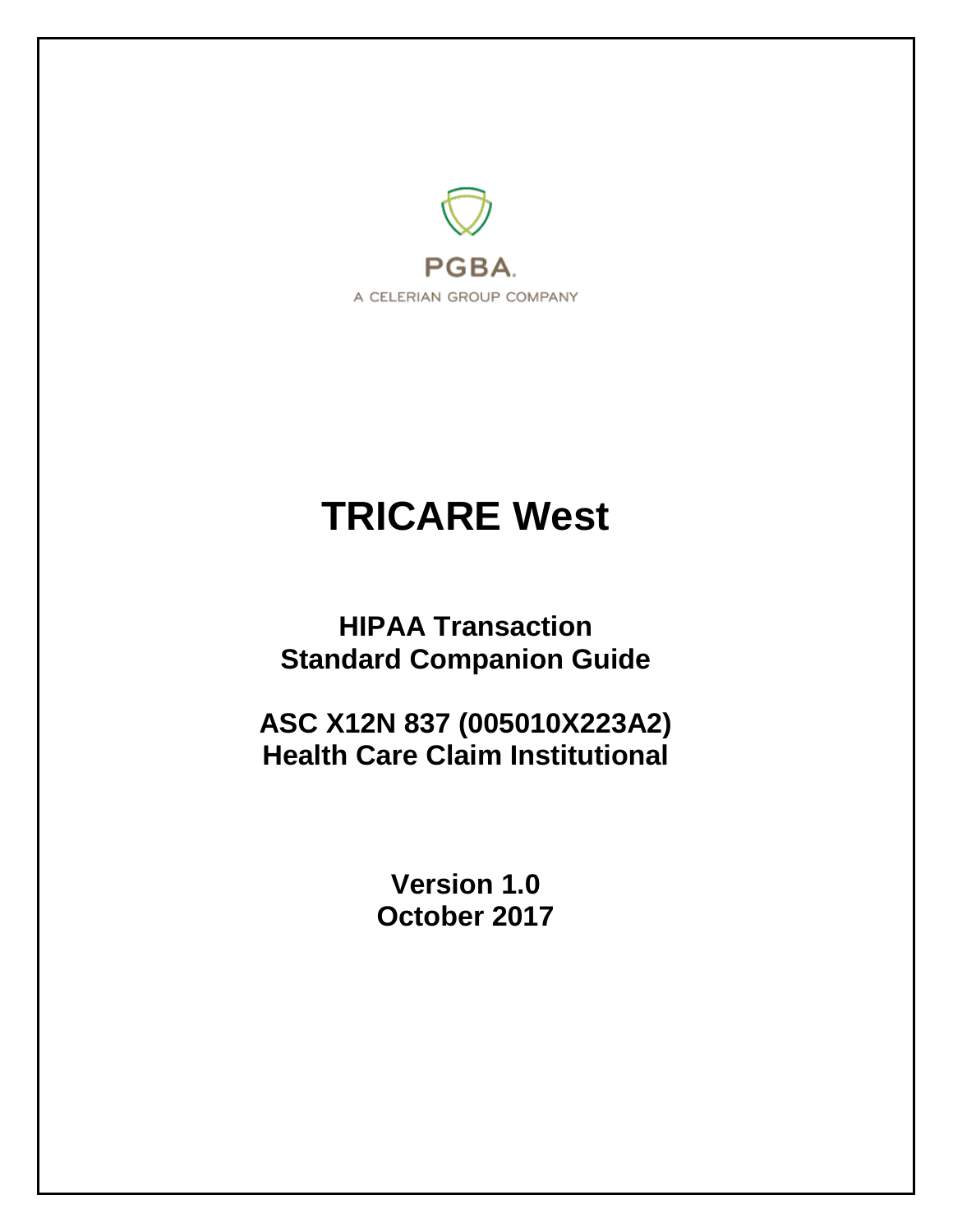#### <span id="page-1-0"></span>**Disclosure Statement**

Please note that the information in this guide is subject to change. Any changes will be available at [www.TRICARE-West.com.](http://www.mytricare.com/)

This transaction set can be used to submit institutional claims for a subscriber or a dependent under the subscriber's policy.

The use of this document is solely for the purpose of clarification. The information describes specific requirements to be used in processing PGBA, LLC ASC X12/005010X223A2 Health Care Claim (837) transactions.

The claim responses sent by PGBA should not be interpreted as a guarantee of payment. Payment of benefits remains subject to all Health Plan terms, limits, conditions, exclusions and the member's eligibility at the time services are rendered.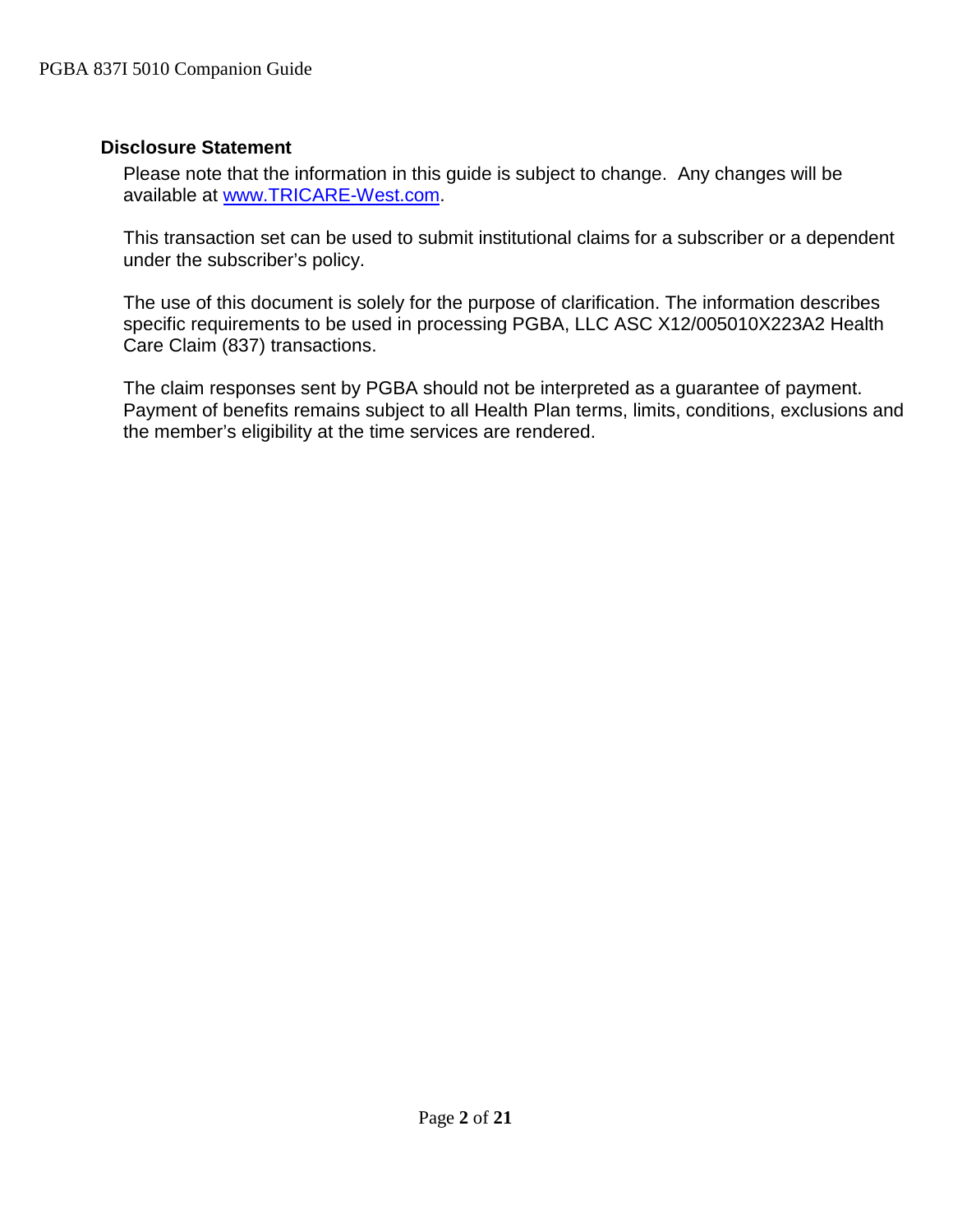## <span id="page-2-0"></span>**Preface**

This Companion Guide to the v5010 ASC X12N Implementation Guides and associated errata adopted under HIPAA clarifies and specifies the data content when exchanging electronically with PGBA, LLC. Transmissions based on this companion guide, used in tandem with the v5010 ASC X12N Implementation Guides, are compliant with both ASC X12 syntax and those guides. This Companion Guide is intended to convey information that is within the framework of the ASC X12N Implementation Guides adopted for use under HIPAA. The Companion Guide is not intended to convey information that in any way exceeds the requirements or usages of data expressed in the Implementation Guides.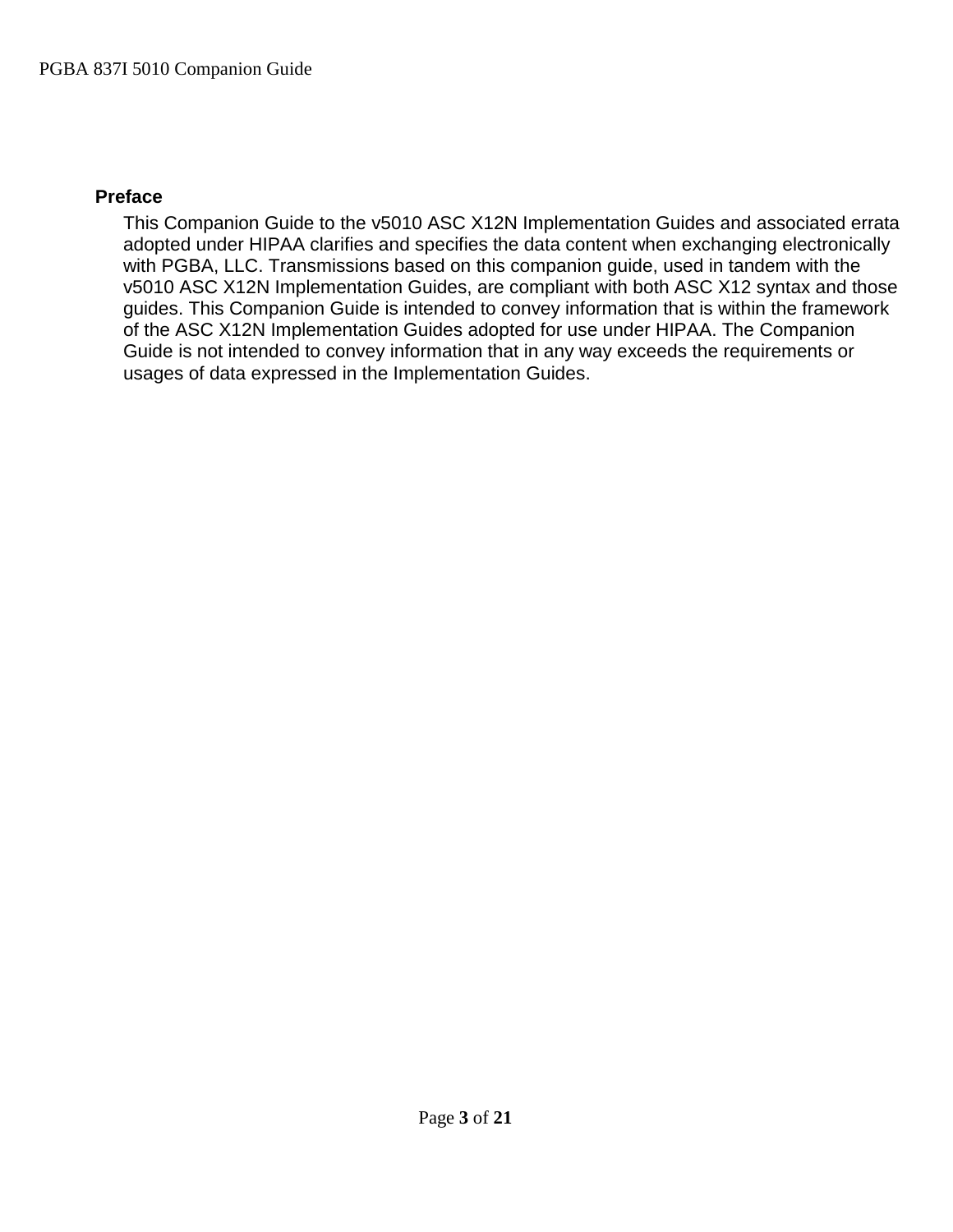| 1.                                                                                                    |  |
|-------------------------------------------------------------------------------------------------------|--|
|                                                                                                       |  |
|                                                                                                       |  |
|                                                                                                       |  |
|                                                                                                       |  |
|                                                                                                       |  |
|                                                                                                       |  |
|                                                                                                       |  |
|                                                                                                       |  |
|                                                                                                       |  |
|                                                                                                       |  |
|                                                                                                       |  |
| 4.                                                                                                    |  |
|                                                                                                       |  |
|                                                                                                       |  |
| Detailed information regarding Communication protocol specifications, Batch File Responses,           |  |
| Administrative Procedures including Schedule, Availability, Downtime Notification and Re-transmission |  |
| Procedures can be found in the EDIG User Manual which is available on the EDI page at www.TRICARE-    |  |
|                                                                                                       |  |
|                                                                                                       |  |
| 5.                                                                                                    |  |
|                                                                                                       |  |
|                                                                                                       |  |
|                                                                                                       |  |
|                                                                                                       |  |
|                                                                                                       |  |
|                                                                                                       |  |
|                                                                                                       |  |
|                                                                                                       |  |
| 7.                                                                                                    |  |
|                                                                                                       |  |
|                                                                                                       |  |
| 8.                                                                                                    |  |
|                                                                                                       |  |
|                                                                                                       |  |
| 9.                                                                                                    |  |
|                                                                                                       |  |
|                                                                                                       |  |
|                                                                                                       |  |
|                                                                                                       |  |
|                                                                                                       |  |
|                                                                                                       |  |
|                                                                                                       |  |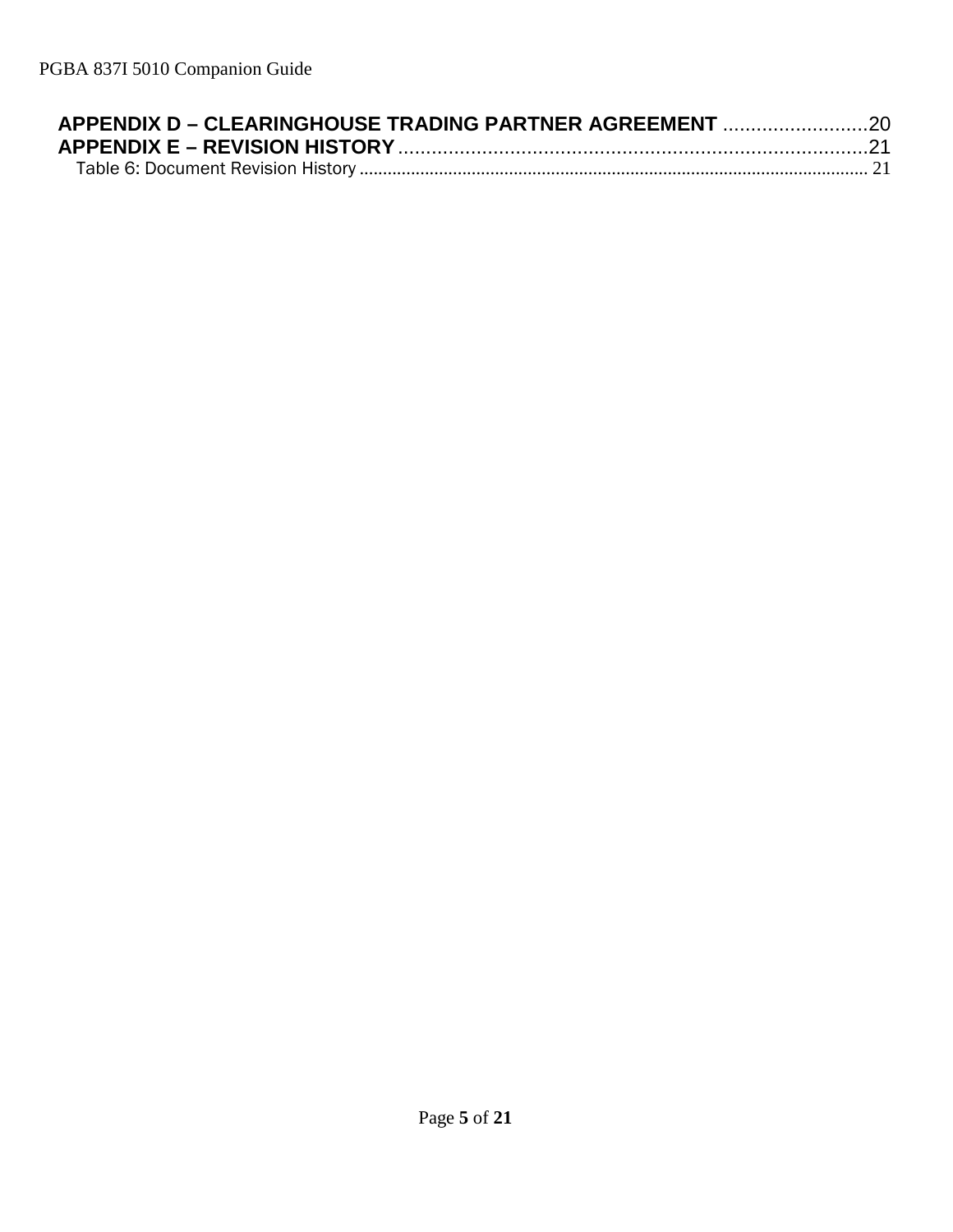# <span id="page-5-1"></span><span id="page-5-0"></span>**1. INTRODUCTION**

## **Scope**

Providers, billing services and clearinghouses are advised to use the ASC X12N 005010X223A2 Health Care Claim Institutional (837) Implementation Guide as a basis for their submission of institutional claims. This companion document should be used to clarify the business rules for 837I data content requirements, batch file acknowledgment, connectivity, response time, and system availability specifically for submissions through the system.

## <span id="page-5-2"></span>**Overview**

The purpose of this document is to introduce and provide information about PGBA's CAQH solution for submitting batch 837 transactions.

## <span id="page-5-3"></span>**References**

CAQH CORE Phase IV [www.caqh.org/benefits.php](http://www.caqh.org/benefits.php) ASC X12 TR3s [www.wpc-edi.com](http://www.wpc-edi.com/) Trading Partner agreements [www.TRICARE-West.com](http://www.mytricare.com/) EDIG Technical User's Manual [www.TRICARE-West.com](http://www.mytricare.com/)

## <span id="page-5-4"></span>**Additional Information**

- Submitters must have Internet (HTTPS) connection capability to receive 837I responses.
- The submitter must be associated with at least one provider in the PGBA provider database.
- Only batch 837 inbound files are supported.
- This system supports PGBA members only.

# <span id="page-5-6"></span><span id="page-5-5"></span>**2. GETTING STARTED**

## **Working with PGBA**

Providers, billing services, and clearinghouses interested in submitting 837I claims via PGBA should visit the Electronic Filing page under the Provider section at [www.TRICARE-West.com.](http://www.tricare-west.coma/) There are several electronic claim filing options available. See section 5 for contact information if you have any questions.

## <span id="page-5-7"></span>**Trading Partner Registration**

Trading partners must enroll with the PGBA EDI Gateway (EDIG). Prospective trading partners must complete and submit an EDIG Trading Partner Enrollment Form and the Trading Partner Agreement. Documents can be found on the EDI page at [www.TRICARE-West.com.](http://www.mytricare.com/)

# <span id="page-5-8"></span>**3. TESTING WITH PGBA**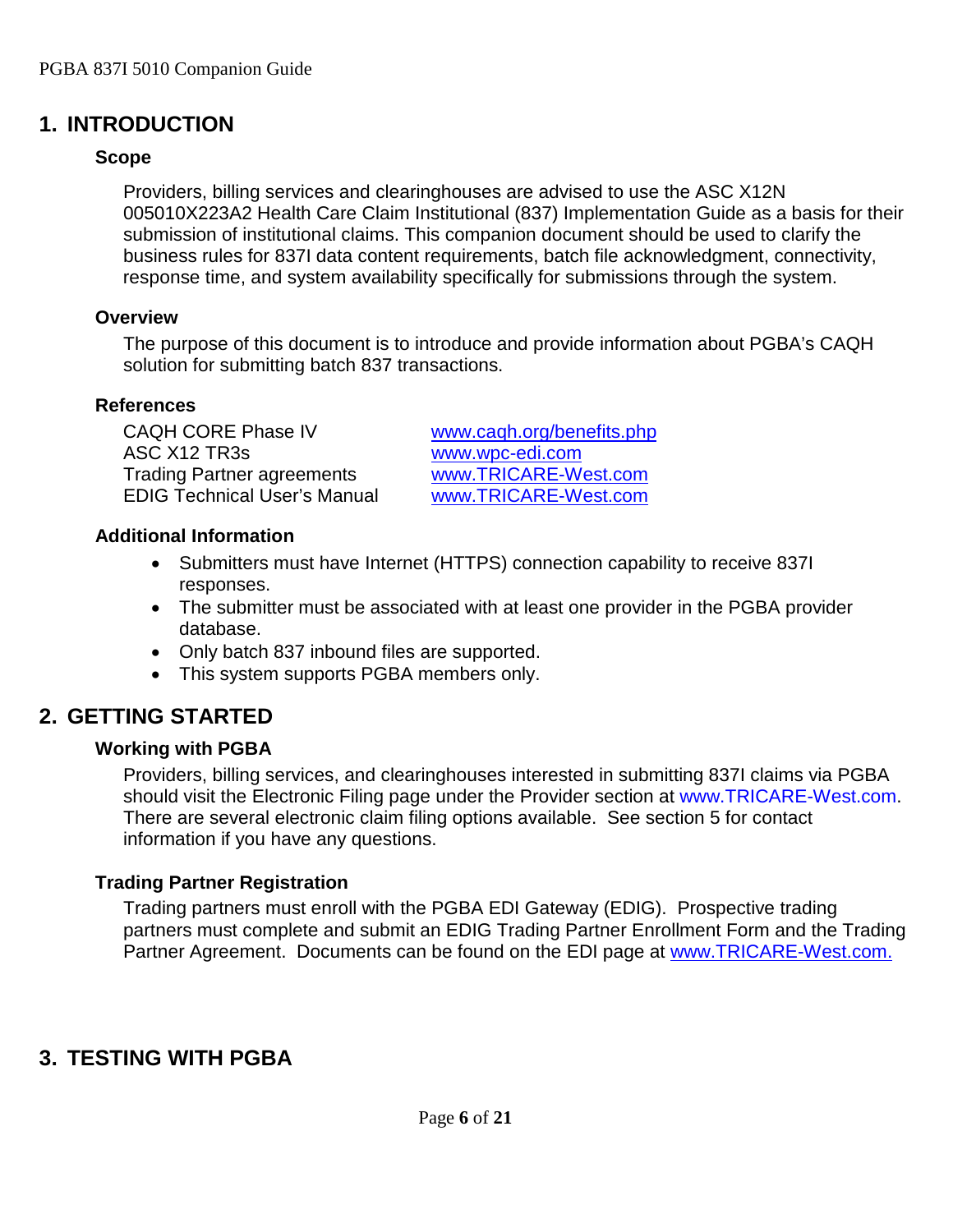Trading Partners must complete basic transaction submission testing with PGBA. Tests must be performed for each X12 transaction type.

EDIG is available to assist with new Trading Partner testing Monday – Friday, from 9:00 AM to 5:00 PM EST.

<span id="page-6-0"></span>

| <b>Testing Steps</b>                                      | <b>Test Instructions</b>                                                                                                                                                                                                                                                                                                                                                                     |
|-----------------------------------------------------------|----------------------------------------------------------------------------------------------------------------------------------------------------------------------------------------------------------------------------------------------------------------------------------------------------------------------------------------------------------------------------------------------|
| <b>Test Plan</b>                                          | EDIG and the trading partner agree to a predefined set of test data<br>with expected results. In addition, a plan must be developed for a test<br>to production transition that considers volume testing and transaction<br>acceptance ratios.                                                                                                                                               |
| <b>Connectivity</b>                                       | EDIG-supported connectivity protocols are listed in section 4 of this<br><b>Companion Guide.</b>                                                                                                                                                                                                                                                                                             |
| <b>Security</b>                                           | EDIG will validate approved trading partners are submitting<br>transactions allowed per PGBA enrollment applications.                                                                                                                                                                                                                                                                        |
| Data Integrity                                            | Data integrity is determined by EDIG's TR3 editor. Testing cannot<br>progress until a trading partner's data receives no TR3 edit errors.<br>EDIG expects there may be an occasional situation in which a trading<br>partner's TR3 edit interpretation differs from PGBA's interpretation.<br>EDIG will work with the trading partner to resolve such differences on<br>an individual basis. |
| Acknowledgment/<br><b>Response</b><br><b>Transactions</b> | Trading partners must demonstrate the ability to receive<br>acknowledgment and response transactions.                                                                                                                                                                                                                                                                                        |
| <b>Results Analysis</b>                                   | EDIG and the trading partner will review acknowledgment and<br>response transactions for consistency with the predefined expected<br>results.                                                                                                                                                                                                                                                |

**Table 1: Testing Process**

#### <span id="page-6-1"></span>**Transition from Test to Production Status**

When test results have satisfied the test plan and the Trading Partner Agreement has been executed, the trading partner's submission status is changed from test to production. At this time the trading partner can begin to receive production transaction data.

#### <span id="page-6-2"></span>**Testing URLs for Batch through the HTTPS channel**

Information regarding the HTTPS channel can be found in the Web Service Integration Requirements for External Partners on the EDI page at [www.TRICARE-West.com.](http://www.mytricare.com/)

SOAP: <https://services.pgba.com/QA/9080/COREElectronicDataInterchange>

MIME: <https://services.pgba.com/QA/mimeapi/9080/COREElectronicDataInterchange>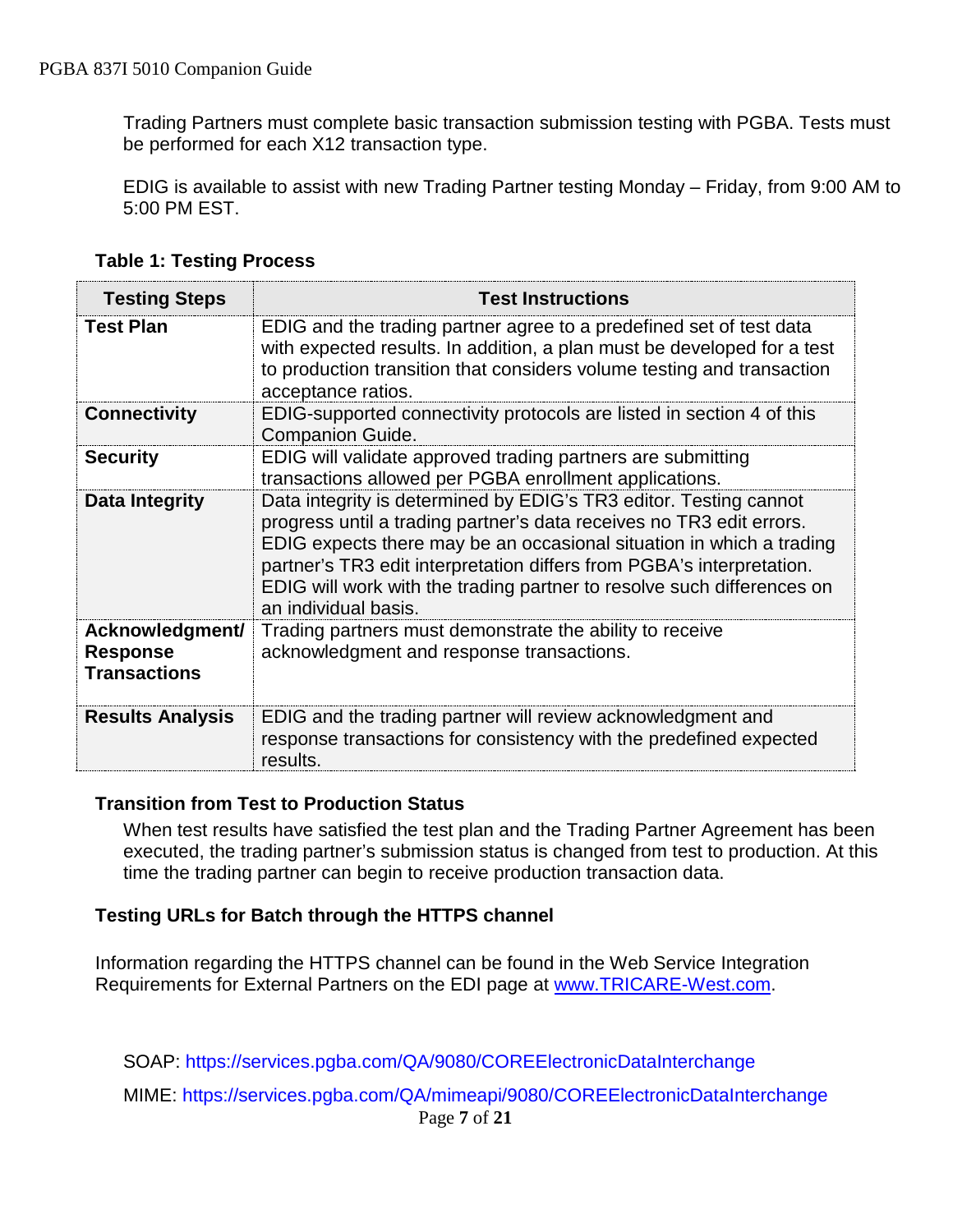# <span id="page-7-1"></span><span id="page-7-0"></span>**4. CONNECTIVITY WITH THE PAYER/COMMUNICATIONS**

#### **Trading Partner Registration Process Flow**

To access the 837 application, potential Trading Partners need to register and obtain a trading partner ID from EDIG.

Figure 1 illustrates the high-level process for successfully registering as a Trading Partner and receiving 837 transactions:

<span id="page-7-2"></span>**Figure 1: Process for Submitting 837 Transactions**



## **Step 1: Trading Partner Registration**

Complete and submit the Trading Partner Enrollment Form and the Trading Partner Agreement. See the GETTING STARTED section of this Companion Guide.

#### **Step 2: Trading Partner Authentication**

EDIG will verify the information on the Trading Partner Agreement Form and approve or deny any Submitter ID requests.

#### **Step 3: Testing Phase**

EDIG will coordinate with a Trading Partner to send test transactions and verify that all systems involved can properly submit and receive X12 TR3 compliant transactions.

#### **Step 4: Production Phase**

Once testing is complete, a Trading Partner can begin submitting 837 transactions.

<span id="page-7-3"></span>Detailed information regarding Communication protocol specifications, Batch File Responses, Administrative Procedures including Schedule, Availability, Downtime Notification and Re-transmission Procedures can be found in the EDIG User Manual which is available on the EDI page at [www.TRICARE-West.com.](http://www.mytricare.com/)

## <span id="page-7-4"></span>**Security**

All Trading Partners must assume full responsibility for the privacy and security of all beneficiary data. PGBA holds Clearinghouse Submitters responsible for the privacy and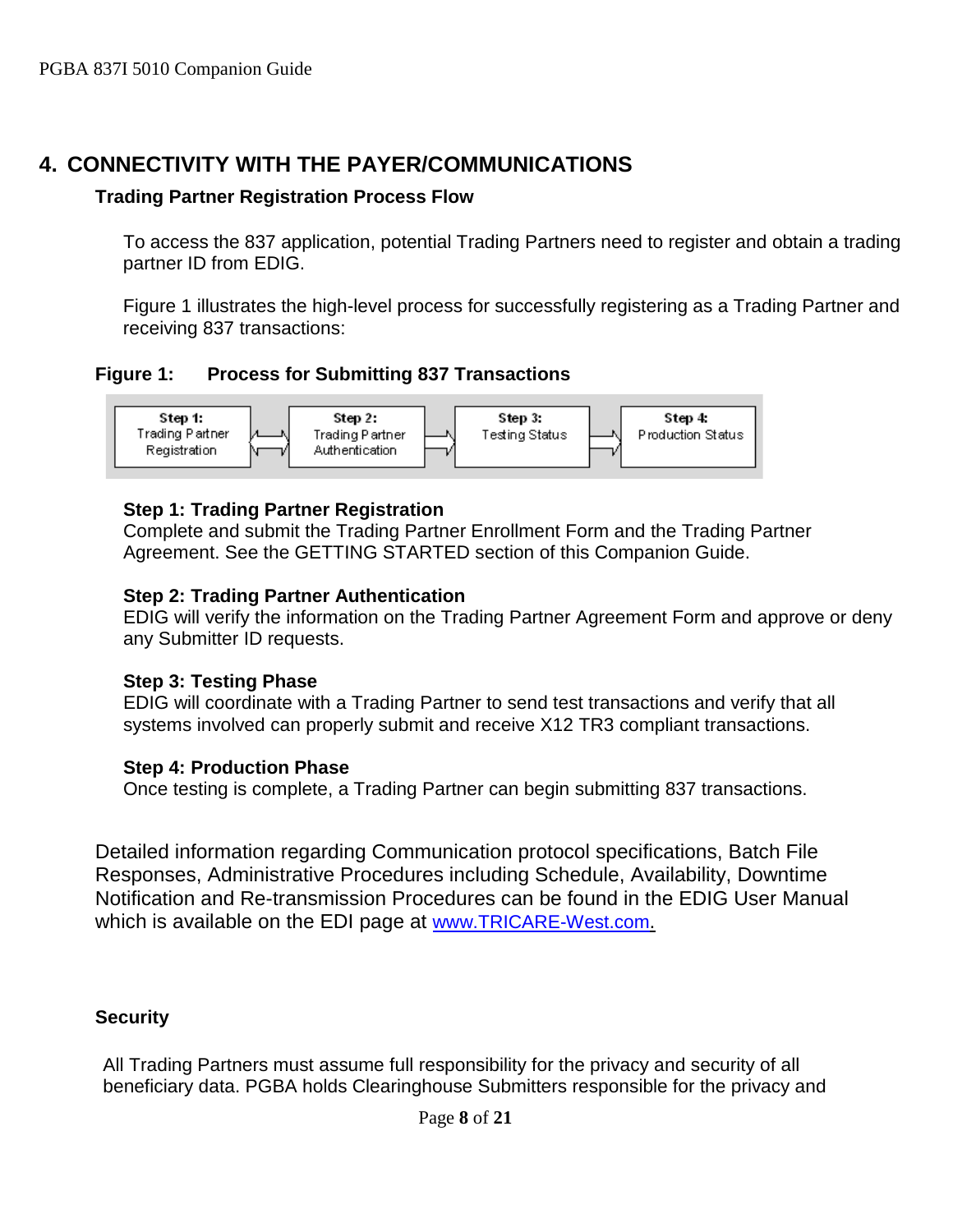security of claim submissions sent directly to them from Providers and requires them to be able to associate each inquiry with a Provider. Provider authentication must be established by the Clearinghouse outside of the transaction.

# <span id="page-8-1"></span><span id="page-8-0"></span>**5. CONTACT INFORMATION**

## **EDI Customer Service**

For general inquiries contact the EDI Customer service Help Desk at 1-800-325-5920, option 2 or [EDI.TRICARE@PGBA.com.](mailto:EDI.TRICARE@PGBA.com)

#### <span id="page-8-2"></span>**EDI Technical Assistance**

All inquiries and comments regarding Trading Partner registration, connectivity set-up, transaction testing, and 837 transaction receipts should be directed to EDIG Operations.

EDIG Operations is available at 800-868-2505 or [EDIG.OPS@PalmettoGBA.com](mailto:EDIG.OPS@PalmettoGBA.com) Monday through Friday, from 8:00 AM to 5:00 PM EST.

NOTE: The EDIG Operations E-mail account is monitored during normal business hours. Emails are typically answered within 3 business days.

# <span id="page-8-3"></span>**6. CONTROL SEGMENTS/ENVELOPES**

The following sections describe the 837 transaction requirements to be used in conjunction with the requirements outlined in the ASC X12 TR3. Adhering to these requirements will help ensure that transactions received by the 837 application will pass the specified business edits.

All references to the ASC X12 837 TR3 assume the version referenced in section 1 of this Companion Guide.

## <span id="page-8-4"></span>**Interchange Control Structure (ISA/IEA)**

Table 2 describes the values to be populated in the ISA segment of the 837 transaction. The IEA segment should be populated as instructed by the ASC X12 TR3.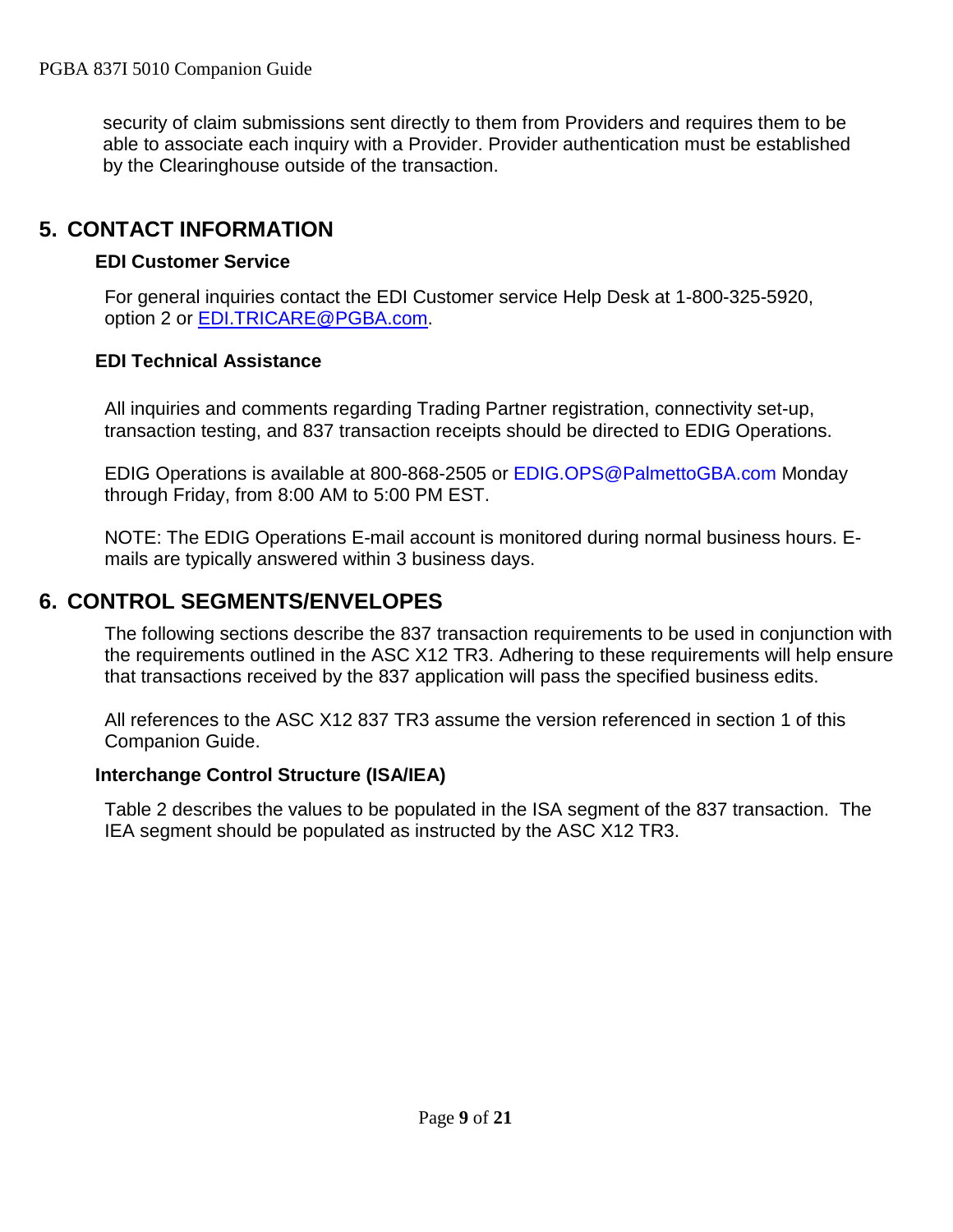#### <span id="page-9-0"></span>**Table 2: 837 ISA Segment Rules**

| <b>ISA01</b> | <b>Authorization Info</b><br>Qualifier       | 03                                                                         |
|--------------|----------------------------------------------|----------------------------------------------------------------------------|
| <b>ISA02</b> |                                              | Authorization Information EDIG assigned Trading Partner ID                 |
| <b>ISA03</b> | Security Information<br>Qualifier            | 00                                                                         |
| ISA04        | <b>Security Information</b>                  | <b>None</b>                                                                |
| <b>ISA05</b> | Interchange ID Qualifier                     | 01, 14, 20, 22, 27, 28, 29, 30, 33, ZZ<br>(selected by<br>trading partner) |
| <b>ISA06</b> | Interchange Sender ID                        | Assigned by trading partner                                                |
| ISA07        | Interchange ID Qualifier                     | 30 (qualifier indicating U.S. Federal Tax<br><b>Identification Number)</b> |
| <b>ISA08</b> | Interchange Receiver ID                      | Destination Entity U.S. Federal Tax<br><b>Identification Number*</b>       |
| <b>ISA09</b> | Interchange Date                             | Populated by trading partner                                               |
| <b>ISA10</b> | Interchange Time                             | Populated by trading partner                                               |
| <b>ISA11</b> | <b>Repetition Separator</b>                  | Assigned by trading partner                                                |
| <b>ISA12</b> | Interchange Control<br><b>Version Number</b> | 00501                                                                      |
| <b>ISA13</b> | Interchange Control<br>Number                | Assigned by the trading partner (must be<br>unique for 12 months)          |
| <b>ISA14</b> | Acknowledgment<br>Requested                  | Assigned by the trading partner                                            |
| <b>ISA15</b> | Usage Indicator                              | P, T (production or test indicator)                                        |
| <b>ISA16</b> | <b>Component Element</b>                     | Separator Assigned by the trading partner                                  |

## <span id="page-9-1"></span>**Functional Group Structure (GS/GE)**

Table 3 describes the values populated in the GS segment of the 837 transaction. The GE segment is populated as instructed by the ASC X12 837 TR3.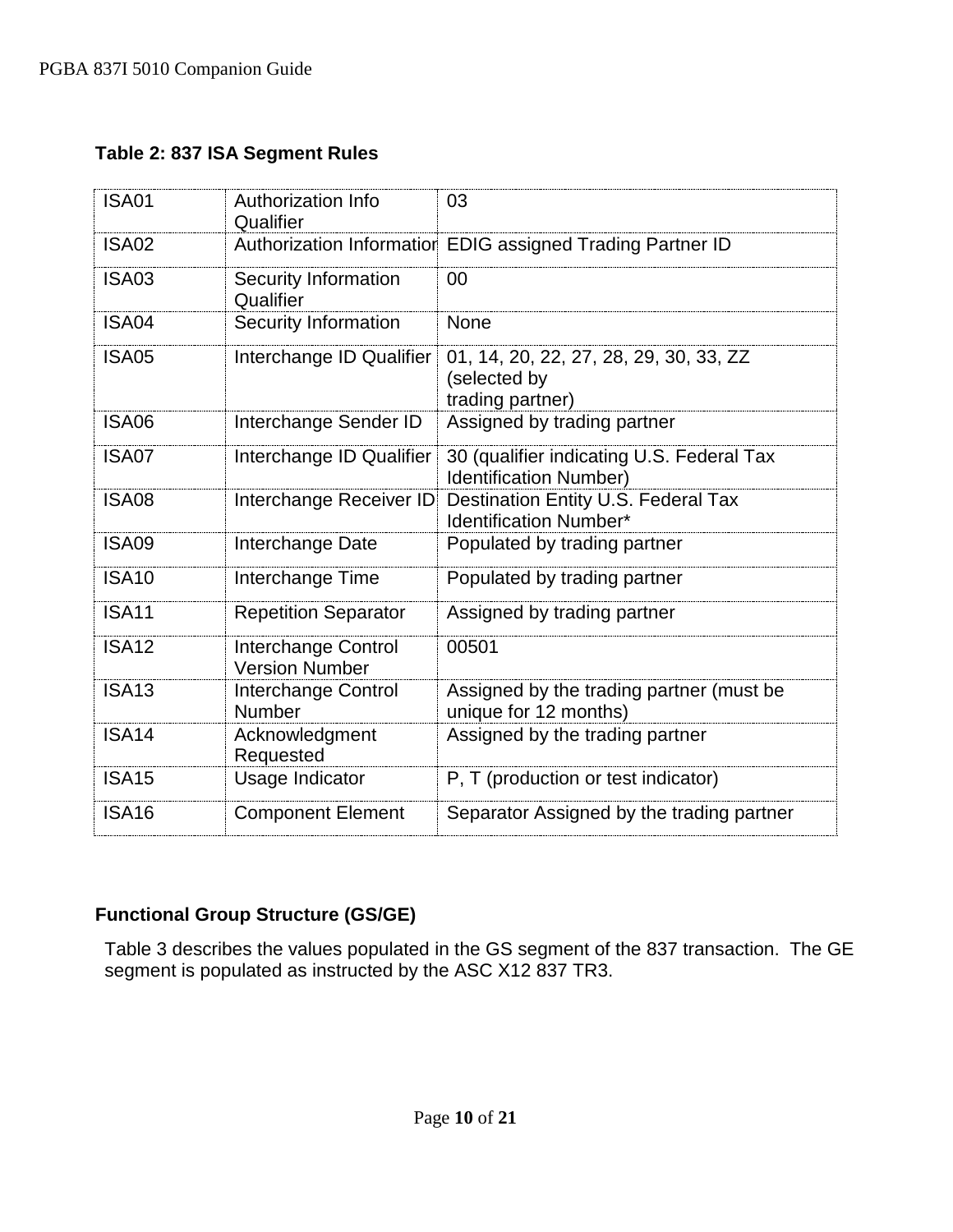| GS01             | <b>Functional Identifier</b>           | Code Populated by trading partner                                                                                    |
|------------------|----------------------------------------|----------------------------------------------------------------------------------------------------------------------|
| GS <sub>02</sub> | Application Sender's Code              | EDIG assigned trading partner ID                                                                                     |
| GS03             |                                        | Application Receiver's Code Destination Entity U.S. Federal Tax<br>Identification Number. Must be same as<br>ISA08.* |
| GS04             | Date                                   | Populated by trading partner                                                                                         |
| GS05             | Time                                   | Populated by trading partner                                                                                         |
| GS06             | <b>Group Control Number</b>            | Assigned by trading partner (value must<br>remain unique for one year)                                               |
| GS07             | Responsible Agency Code                | X                                                                                                                    |
| GS08             | Version/Release/Industry<br>Identifier | Code populated by trading partner                                                                                    |

## <span id="page-10-0"></span>**Table 3: 837 GS Segment Rules**

## <span id="page-10-1"></span>**Transaction set control numbers (ST/SE)**

Trading Partners should follow the ST/SE guidelines outlined in the 837 TR3.

# <span id="page-10-2"></span>**7. PAYER-SPECIFIC BUSINESS RULES AND LIMITATIONS**

This section describes the business rules and limitations of the 837 application.

All references to the ASC X12 837 TR3 assume the version referenced in section 1 of this Companion Guide.

#### <span id="page-10-3"></span>**General Structural Notes**

- Trading Partners should follow the ISA/IEA and GS/GE guidelines for HIPAA in Appendix C of the TR3 and follow the 999 and TA1 guidelines outlined in the Implementation Acknowledgement for Health Care Insurance.
- Trading Partners must follow the character set guidelines as defined in Section B.1.1.2.2 of the TR3.
- PGBA uses the delimiters in Table 4.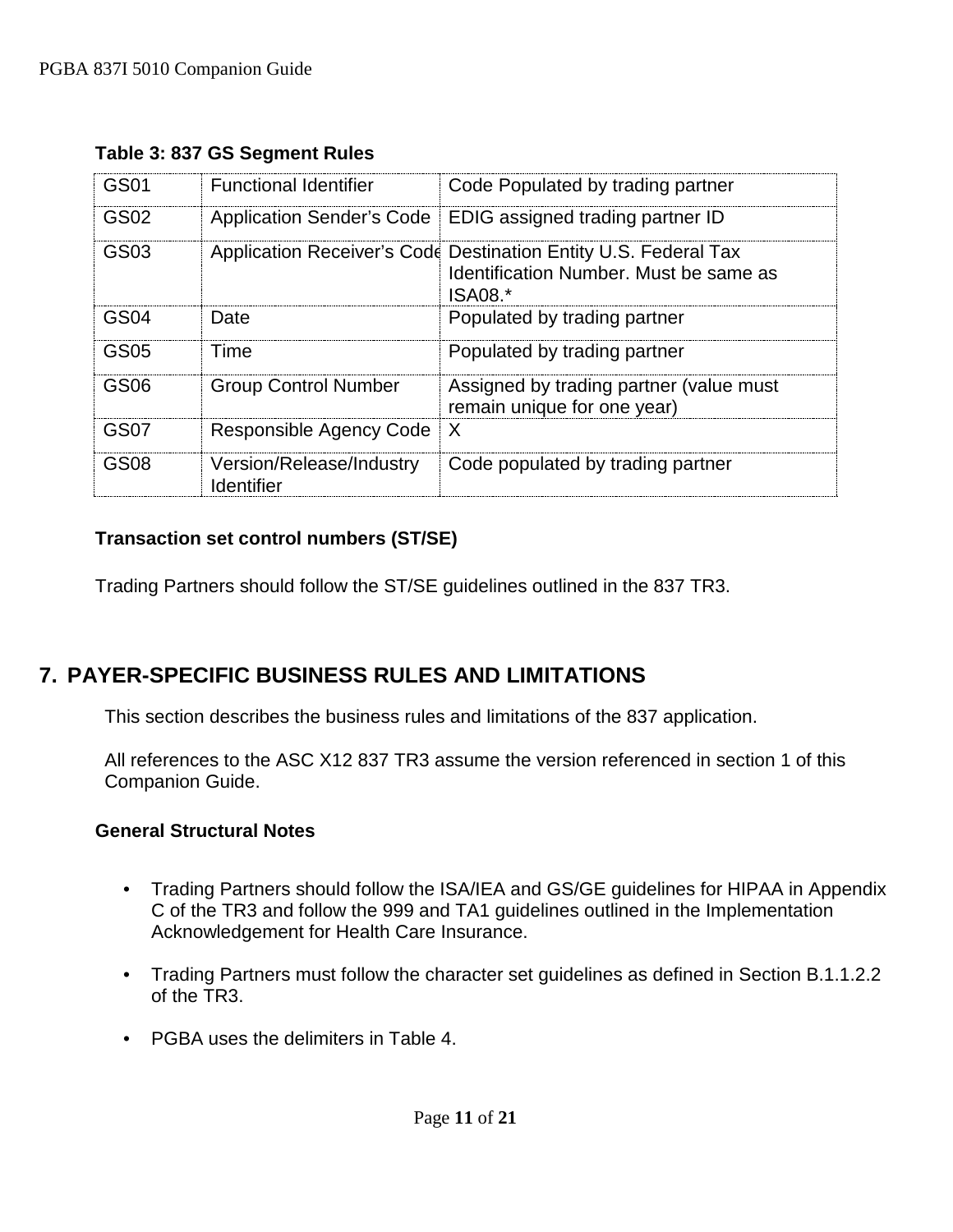## <span id="page-11-0"></span>**Table 4: 837 Delimiters**

| <b>Character</b> | <b>Name</b>         | <b>Delimiter</b>                      |
|------------------|---------------------|---------------------------------------|
|                  | Asterisk            | Data Element Separator                |
|                  | <b>Greater Than</b> | <b>Component Element</b><br>Senarator |
|                  |                     | <b>Segment Terminator</b>             |
|                  | Carat               | <b>Repetition Separator</b>           |

# <span id="page-11-1"></span>**8. ACKNOWLEDGEMENTS AND ERROR CODES**

## <span id="page-11-2"></span>**Report Inventory**

This table lists acknowledgment and response transactions returned to the trading partner when EDI Gateway receives HIPAA X12 transactions.

| <b>Transaction</b> | Interchange<br>Acknowledgment | <b>TR3 Edit Results</b>                   | <b>Payer SIG</b><br><b>Edit Results</b>      | Payer Appl. Edit<br><b>Results</b>           |
|--------------------|-------------------------------|-------------------------------------------|----------------------------------------------|----------------------------------------------|
| 837*               | TA <sub>1</sub>               | 999 is returned only to report<br>errors. | Proprietary<br>claim                         | Proprietary<br>claim                         |
|                    |                               |                                           | response<br>reports.                         | response<br>reports.                         |
| 837**              | TA <sub>1</sub>               | $999^{\dagger}$                           | Proprietary<br>claim<br>response<br>reports. | Proprietary<br>claim<br>response<br>reports. |

\* Batch of one: The most simple, singular request is contained in the ST/SE for a transaction.<br>\*\* Batch of many: All other record groupings.

 $*$  X12 Technical Report 3s (also known as Implementation Guides) are available that include format specifications for each transaction. The ASC X12 TR3s that detail the full requirements for these transactions are available at [http://store.x12.org/store.](http://store.x12.org/store/)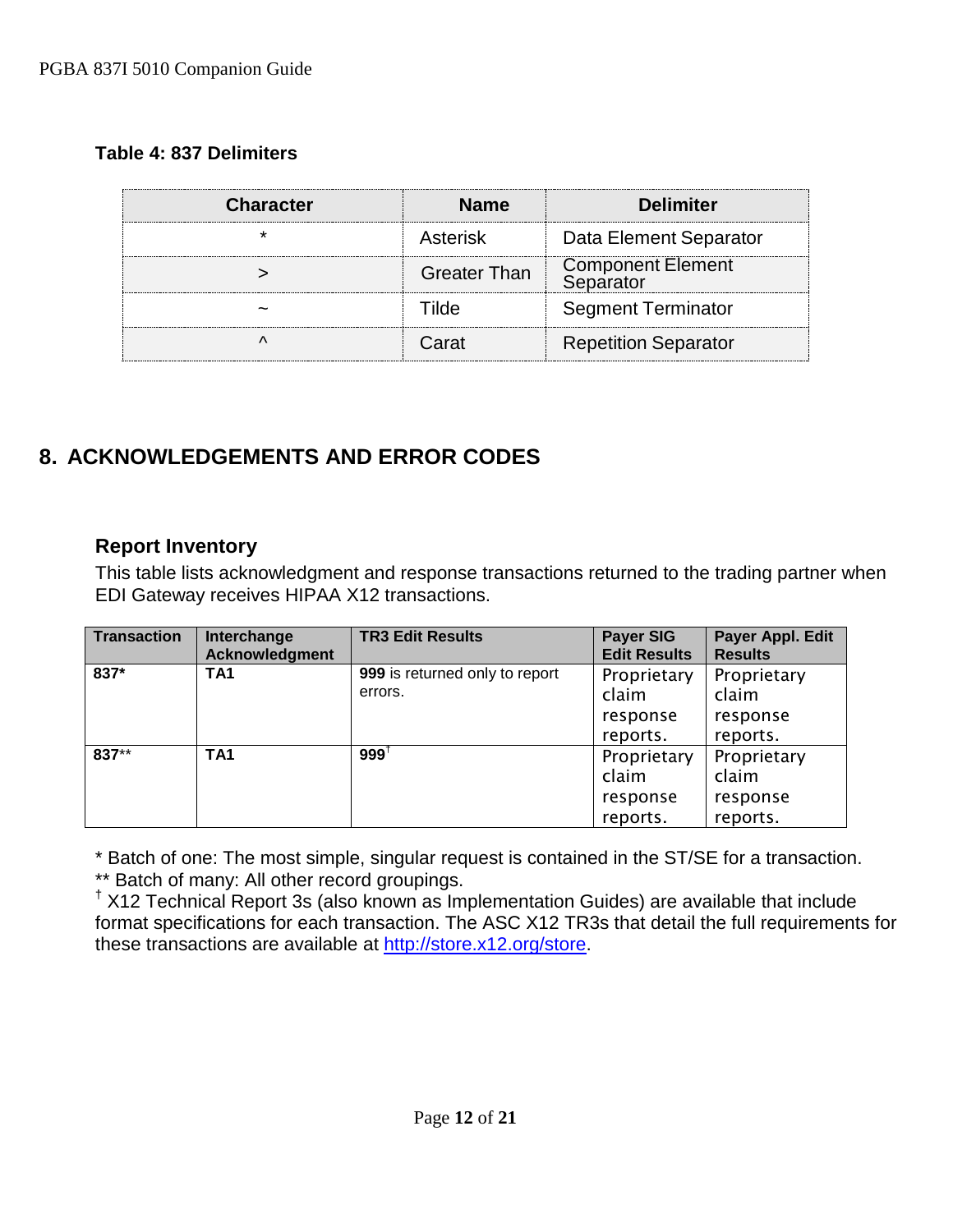Table 5 lists the business requirement edits that appear on the response reports for claims accepted at the compliance level (999) but rejected at the business level (RPT/RSP).

#### <span id="page-12-0"></span>**Table 5: 837 Business Requirement Edits**

| <b>Error</b><br>Code | <b>Edit Description</b>                                                                                                                                                                                                                                                                                               |
|----------------------|-----------------------------------------------------------------------------------------------------------------------------------------------------------------------------------------------------------------------------------------------------------------------------------------------------------------------|
| A53                  | BIRTHING CENTER REV CODE-MUST BE OUTPATIENT<br>If the Service Line Revenue code $(2400 \mid SV201)$ is '724' then the second digit of the<br>Facility Type Code (2300   CLM05-1) must not be '1'.                                                                                                                     |
| BH <sub>9</sub>      | ADMITTING DIAGNOSIS INVALID OR NOT ENTERED<br>The admitting diagnosis (2300   HI01-2 is invalid.                                                                                                                                                                                                                      |
| <b>B02</b>           | <b>INVALID BILL CLASS - OF TYPE BILL</b><br>The second digit of the Facility Type Code (2300   CLM05-1) must equal '1', '2', '3', '4',<br>'5', '6', '7', or '8'.                                                                                                                                                      |
| BT4                  | <b>PROC INVALID FOR DOS</b>                                                                                                                                                                                                                                                                                           |
| <b>B20</b>           | <b>REVENUE CODE ------- INVALID</b><br>Revenue code (2400   SV201) not valid.                                                                                                                                                                                                                                         |
| <b>B22</b>           | REVENUE CODE ------- TOTAL CHARGE INVALID<br>The Service Line Charge Amount (2400   SV203) must be > zero on each occurrence/line<br>item (excluding revenue codes 0001,0022 and 0023).                                                                                                                               |
| <b>B37</b>           | SURGERY PROC REQD WITH SURGERY REVENUE CODE<br>If the service line revenue code range is '360' thru '369', then the Principal Procedure<br>Code (2300   HI01-2, 2300   HI02-2, 2300   HI03-2, 2300   HI04-2, 2300   HI05-2) must<br>be valid code. Only applies to inpatient claims with accommodations revenue code. |
| <b>B59</b>           | <b>IMBEDDED BLANKS IN SPONSOR NAME</b><br>Spaces/blanks in Sponsor's Last Name (2010BA   NM103) or Sponsor's First Name<br>(2010BA   NM104)                                                                                                                                                                           |
| <b>B67</b>           | COND CODE-OCC CODE INCONSISTENT - EMP RELATED<br>If occurrence code $(2300 \mid H101-2) = 04$ , then condition code $(2300 \mid H101-2)$ must be<br>'02'                                                                                                                                                              |
| <b>B79</b>           | 1ST OCC CODE ----- DATE NOT VALID (2300  <br>HI01-4)                                                                                                                                                                                                                                                                  |
| <b>B80</b>           | 2ND OCC CODE ----- DATE NOT VALID (2300  <br>HI02-4)                                                                                                                                                                                                                                                                  |
| <b>B81</b>           | 3RD OCC CODE ----- DATE NOT VALID (2300  <br>HI03-4)                                                                                                                                                                                                                                                                  |
| B82                  | 4TH OCC CODE ----- DATE NOT VALID (2300)<br>HI04-4)                                                                                                                                                                                                                                                                   |
| B83                  | 5TH OCC CODE ----- DATE NOT VALID (2300)<br>HI05-4)                                                                                                                                                                                                                                                                   |
| <b>DGQ</b>           | <b>NDC# MUST BE 11 DIGITS</b><br>2410 LINO3 must be 11 digits when LINO2 = N4.                                                                                                                                                                                                                                        |
| DP <sub>1</sub>      | Duplicate of claim submitted same day                                                                                                                                                                                                                                                                                 |
| <b>DUP</b>           | DUP - Duplicate of a claim paid in last 60 days                                                                                                                                                                                                                                                                       |
| EB <sub>6</sub>      | S AND R CODE NOT COMPATIBLE W/DIAGNOSIS CODE<br>Sex code (2010BA   DMG03 or 2010CA   DMG03) or relationship code (2000B   SBR02<br>OR 2000C   PAT01) are not compatible with gender or age specific diagnosis (2300   HI).                                                                                            |
| E05                  | INVALID DATE OF BIRTH, ENTER AS CCYYMMDD                                                                                                                                                                                                                                                                              |
| H16                  | CHARGE MUST BE GREATER THAN ZERO                                                                                                                                                                                                                                                                                      |
| H64                  | <b>STATE IS INVALID</b><br>A) The Subscriber's State (2010BA/N402) or Patient's state (2010CA/N402) must be a<br>valid state.<br>B) If the Patient or Subscriber's (2010BA/N401, 2010CA/N401) city name is (first four<br>bytes) 'APO' or 'FPO', then state must be one of the following 'AA', 'AC','AE' or 'AP'.     |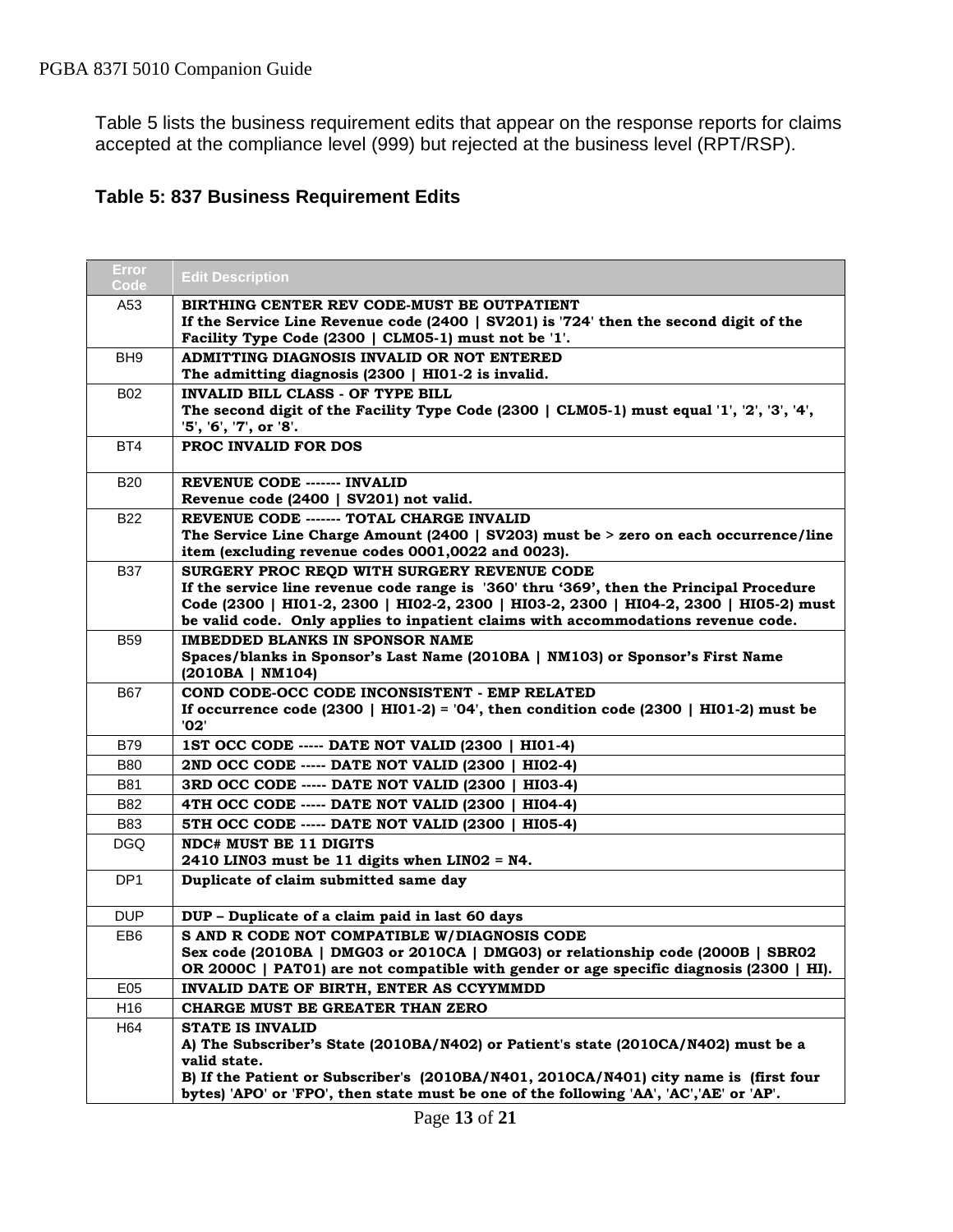| Error<br>Code   | <b>Edit Description</b>                                                                                                                                                                                                                                                                                                                                                                                                                                                                                                                          |
|-----------------|--------------------------------------------------------------------------------------------------------------------------------------------------------------------------------------------------------------------------------------------------------------------------------------------------------------------------------------------------------------------------------------------------------------------------------------------------------------------------------------------------------------------------------------------------|
| H65             | <b>INVALID SPONSOR ID</b><br>The Subscriber's Primary Identifier (2010BA/NM09) must be numeric and less than 12                                                                                                                                                                                                                                                                                                                                                                                                                                  |
| H68             | bytes.<br>SUBS/SPON LAST/FIRST NAME MISSING OR INVALID<br>Subscriber Name (2010BA   NM103   NM104) must be alphabetic.                                                                                                                                                                                                                                                                                                                                                                                                                           |
| H <sub>83</sub> | STATE AND ZIP CODE INCONSISTENT                                                                                                                                                                                                                                                                                                                                                                                                                                                                                                                  |
|                 | State (2010AA, 2010BA / N402) and Zip Code (2010AA, 2010BA / N403) must be<br>consistent.                                                                                                                                                                                                                                                                                                                                                                                                                                                        |
| HP3             | INVALID HCPCS CODE (2400 / SV202)                                                                                                                                                                                                                                                                                                                                                                                                                                                                                                                |
| <b>HTC</b>      | INVALID TREATMENT AUTHORIZATION CODE (2300/REF02 WITH G1 QUALIFIER) For<br>bill types equal to 322,332,327,337,328,329 or 339 that do not have condition code 21,<br>are not for maternity or children under age 18, and the effective From Date of Service of<br>the episode is on or after $01/01/08$ , the treatment authorization code must have the<br>following format: Positions 1, 2, 5, 6 and 9 must be numeric. Positions 3, 4, 7 and 8<br>must be alphabetic. Position 10 must contain 1 or 2. Positions 11-18 must be<br>alphabetic. |
| NB <sub>1</sub> | BABY DIAG ON CHILD, NEED TOA=4 & SOA= 5 OR 6<br>If the Diagnosis code "Industry code" (2300   HI01-2, HI02-2) or other diagnosis code<br>(2300   HI01-2, HI01-2, HI02-2, HI03-2, HI04-2, HI05-2, HI06-2, HI07-2, HI08-2, HI10-2,<br>HI11-2, HI12-2) is 'V300' thru 'V399', '7600' thru 7799' and the Admission type code<br>$(2300 \mid C1101)$ is '4' then the Admission source code $(2300 \mid C1102)$ value must be '5' or<br>'б'.                                                                                                           |
| NP <sub>1</sub> | INVALID BILLING PROVIDER NPI - (2010AA/NM109). Billing NPI missing or invalid. NPI<br>required for this loop and must pass Luhn-10. Must provide NPI if eligible; otherwise<br>submit TRICARE provider number.                                                                                                                                                                                                                                                                                                                                   |
| NP7             | INVALID SERVICE FACILITY LOCATION ID NPI - (2310E/NM109). Service facility NPI<br>missing or invalid. NPI required when this loop is sent and must pass Luhn-10.                                                                                                                                                                                                                                                                                                                                                                                 |
| N04             | <b>DUT'S MUST EQUAL 1</b>                                                                                                                                                                                                                                                                                                                                                                                                                                                                                                                        |
| <b>PST</b>      | Units must be at least 1 (2400 / SV205)<br>2000B/2320 SBR MUST BE P, S OR T                                                                                                                                                                                                                                                                                                                                                                                                                                                                      |
| <b>PTD</b>      | DATE OF SERVICE REQUIRED ON ALL LINES                                                                                                                                                                                                                                                                                                                                                                                                                                                                                                            |
|                 | For outpatient claims, the Service line date (2400   DTP03) must be valid.                                                                                                                                                                                                                                                                                                                                                                                                                                                                       |
| QSE             | PRINCIPAL DIAGNOSIS IS NOT VALID (2300   HI01-2)                                                                                                                                                                                                                                                                                                                                                                                                                                                                                                 |
| QSF             | PRINCIPAL DIAGNOSIS CANNOT CONTAIN AN E-CODE (2300   HI01-2)                                                                                                                                                                                                                                                                                                                                                                                                                                                                                     |
| Q69             | 1ST DIAGNOSIS IS NOT VALID (2300   HI01-2)                                                                                                                                                                                                                                                                                                                                                                                                                                                                                                       |
| Q70             | 2ND DIAGNOSIS IS NOT VALID (2300  <br>$HIO2-2)$                                                                                                                                                                                                                                                                                                                                                                                                                                                                                                  |
| Q71             | 3RD DIAGNOSIS IS NOT VALID (2300  <br>HI03-2)                                                                                                                                                                                                                                                                                                                                                                                                                                                                                                    |
| Q72             | 4TH DIAGNOSIS IS NOT VALID (2300)<br>HI04-2)                                                                                                                                                                                                                                                                                                                                                                                                                                                                                                     |
| Q73             | 5TH DIAGNOSIS IS NOT VALID (2300 )<br>$HIO5-2)$                                                                                                                                                                                                                                                                                                                                                                                                                                                                                                  |
| Q74             | 6TH DIAGNOSIS IS NOT VALID (2300)<br>HI06-2)                                                                                                                                                                                                                                                                                                                                                                                                                                                                                                     |
| Q75             | 7TH DIAGNOSIS IS NOT VALID (2300  <br>HI07-2)                                                                                                                                                                                                                                                                                                                                                                                                                                                                                                    |
| Q76             | 8TH DIAGNOSIS IS NOT VALID (2300   HI08-2)                                                                                                                                                                                                                                                                                                                                                                                                                                                                                                       |
| QD9             | 9TH DIAGNOSIS IS NOT VALID (2300   HI09-2)                                                                                                                                                                                                                                                                                                                                                                                                                                                                                                       |
| QDA             | 10TH DIAGNOSIS IS NOT VALID (2300  <br>HI10-2                                                                                                                                                                                                                                                                                                                                                                                                                                                                                                    |
| QDB             | 11TH DIAGNOSIS IS NOT VALID (2300  <br>$HI11-2)$                                                                                                                                                                                                                                                                                                                                                                                                                                                                                                 |
| QDC             | 12TH DIAGNOSIS IS NOT VALID (2300<br>$HI12-2)$                                                                                                                                                                                                                                                                                                                                                                                                                                                                                                   |
| QDD             | 13TH DIAGNOSIS IS NOT VALID (2300)<br>HI13-2)                                                                                                                                                                                                                                                                                                                                                                                                                                                                                                    |
| QDE             | 14TH DIAGNOSIS IS NOT VALID (2300  <br>HI14-2)                                                                                                                                                                                                                                                                                                                                                                                                                                                                                                   |
| QDF             | 15TH DIAGNOSIS IS NOT VALID (2300  <br>$HI15-2)$                                                                                                                                                                                                                                                                                                                                                                                                                                                                                                 |
| QDG             | 16TH DIAGNOSIS IS NOT VALID (2300  <br>HI16-2)                                                                                                                                                                                                                                                                                                                                                                                                                                                                                                   |
| QDH             | 17TH DIAGNOSIS IS NOT VALID (2300  <br>HI17-2)                                                                                                                                                                                                                                                                                                                                                                                                                                                                                                   |
| QDI             | 18TH DIAGNOSIS IS NOT VALID (2300  <br>$HI18-2)$                                                                                                                                                                                                                                                                                                                                                                                                                                                                                                 |

Page **14** of **21**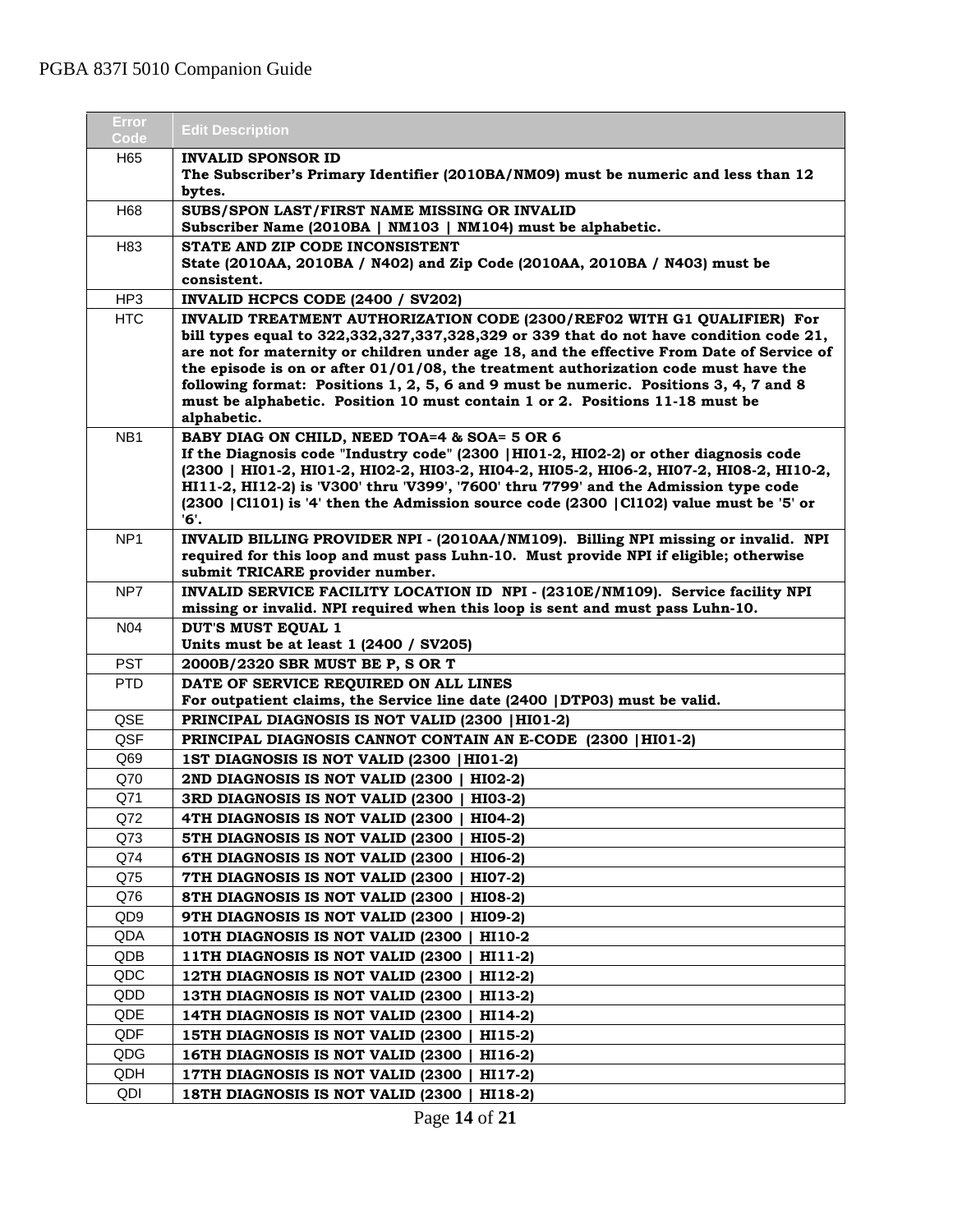## PGBA 837I 5010 Companion Guide

| Error<br>Code   | <b>Edit Description</b>                                                                                                                                                              |
|-----------------|--------------------------------------------------------------------------------------------------------------------------------------------------------------------------------------|
| QDJ             | 19TH DIAGNOSIS IS NOT VALID (2300   HI19-2)                                                                                                                                          |
| QDK             | 20TH DIAGNOSIS IS NOT VALID (2300  <br>HI20-2)                                                                                                                                       |
| QDL             | 21ST DIAGNOSIS IS NOT VALID (2300  <br>$HI21-2)$                                                                                                                                     |
| QDM             | 22ND DIAGNOSIS IS NOT VALID (2300  <br>$HI22-2)$                                                                                                                                     |
| QDN             | 23RD DIAGNOSIS IS NOT VALID (2300  <br>$HI23-2)$                                                                                                                                     |
| QDO             | 24TH DIAGNOSIS IS NOT VALID (2300  <br>$HI24-2)$                                                                                                                                     |
| QSD             | PRINCIPAL SURGICAL CODE INVALID (2300   HIO1-1)                                                                                                                                      |
| Q78             | 1ST PROCEDURE CODE IS INVALID (2300   HI01-2)                                                                                                                                        |
| Q79             | 2ND PROCEDURE CODE IS INVALID (2300   HI02-2)                                                                                                                                        |
| Q80             | 3RD PROCEDURE CODE IS INVALID (2300)<br>HI03-2)                                                                                                                                      |
| Q81             | 4TH PROCEDURE CODE IS INVALID (2300)<br>$HIO4-2)$                                                                                                                                    |
| Q82             | 5TH PROCEDURE CODE IS INVALID (2300  <br><b>HI05-2)</b>                                                                                                                              |
| Q83             | 6TH PROCEDURE CODE IS INVALID (2300  <br>HI06-2)                                                                                                                                     |
| <b>RPO</b>      | NEED PROVIDER PHYSICAL ADDRESS IN 2010AA OR 2310E.                                                                                                                                   |
| 008             | <b>INVALID BLOOD PINTS REPLACED</b>                                                                                                                                                  |
|                 | If the Value code (2300   HI01-2, HI02-2, HI03-2, HI04-2, HI05-2, HI06-2, HI07-2, HI08-2,<br>HI09-2, HI10-2, HI11-2, HI12-2) is '39', the Value code associated amount (2300   HI01- |
|                 | 5, HI02-5, HI03-5, HI04-5, HI05-5, HI06-5, HI07-5, HI08-5, HI09-5, HI10-5, HI11-5, HI12-                                                                                             |
|                 | 5) must be numeric.                                                                                                                                                                  |
| 365             | MORE SPECIFIC DIAGNOSIS REQUIRED (2300 / HI)                                                                                                                                         |
| BG <sub>5</sub> | STATE AND ZIP CODE INCONSISTENT-Institutional                                                                                                                                        |
| BT4             | <b>PROC INVALID FOR DOS</b> $(2400   SVA01-02)$                                                                                                                                      |
| DGQ             | NDC# MUST BE 11DIGITS (2410   LINO3)                                                                                                                                                 |
| DP <sub>1</sub> | Duplicate of claim submitted same day                                                                                                                                                |
| <b>DUP</b>      | DUP - Duplicate of a claim paid in last 60 days                                                                                                                                      |
| EB6             | <b>S AND R CODE NOT COMPATIBLE W/ DIAGNOSIS CODE</b> $(2400   \text{SV101-2})$ or $(2300   \text{HI})$ is                                                                            |
|                 | gender or age specific.                                                                                                                                                              |
| H <sub>09</sub> | TOTAL CHARGE MUST BE GREATER THAN ZERO (2300) CLM02)                                                                                                                                 |
| H <sub>10</sub> | <b>FROM DATE NOT ENTERED OR IS INVALID (2400   DTP03)</b>                                                                                                                            |
| H <sub>16</sub> | <b>CHARGE MUST BE GREATER THAN ZERO</b> (2400)<br>SV102)                                                                                                                             |
| H64             | <b>STATE IS INVALID</b> (2010CA   N402)                                                                                                                                              |
| H65             | <b>INVALID SPONSOR ID</b> (2010BA) NM09)                                                                                                                                             |
| H68             | SUBS/SPON LAST/FIRST NAME MISSING OR INVALID (2010BA NM103)                                                                                                                          |
| H76             | AMT PD BY OTHER CARRIER INVALID (2320   AMT02)                                                                                                                                       |
| LM1             | <b>MODIFIER 1 IS INVALID</b> $[2400 \text{SV}101-3]$                                                                                                                                 |
| LM <sub>2</sub> | MODIFIER 2 IS INVALID [2400] SV101-4]                                                                                                                                                |
| LM3             | <b>MODIFIER 3 IS INVALID</b> $[2400 SV101-5]$                                                                                                                                        |
| LM4             | MODIFIER 4 IS INVALID $[2400 SVI01-6]$                                                                                                                                               |
| N04             | <b>DUT'S MUST EQUAL 1</b> $(2400   SV101-2)$                                                                                                                                         |
| NP1             | INVALID BILLING PROVIDER NPI (2010AA   NM109)                                                                                                                                        |
| NP4             | <b>INVALID REFERRING PROVIDER NPI</b> (2310A   NM109)                                                                                                                                |
| NP <sub>5</sub> | <b>INVALID PAY-TO-PROVIDER NPI</b> (2010AB   NM109)                                                                                                                                  |
| NP <sub>6</sub> | <b>INVALID RENDERING PHYSICIAN NPI</b> (2310B   NM109)                                                                                                                               |
| NP7             | <b>INVALID SERVICE FACILITY LOCATION NPI</b> (2310D) NM109)                                                                                                                          |
| <b>PST</b>      | <b>PAYER RESPONSIBILITY CODE MUST EQUAL P, S or T</b> (2000B   2320)                                                                                                                 |
| QSE             | <b>PRINCIPAL DIAGNOSIS IS NOT VALID</b> (2300   HI01-2)                                                                                                                              |
| QSF             | <b>PRINCIPAL DIAGNOSIS CANNOT CONTAIN AN E-CODE</b> (2300   HI01-2)                                                                                                                  |
| Q69             | <b>FIRST DIAGNOSIS IS NOT VALID</b> $(2300)$ HI01-2)                                                                                                                                 |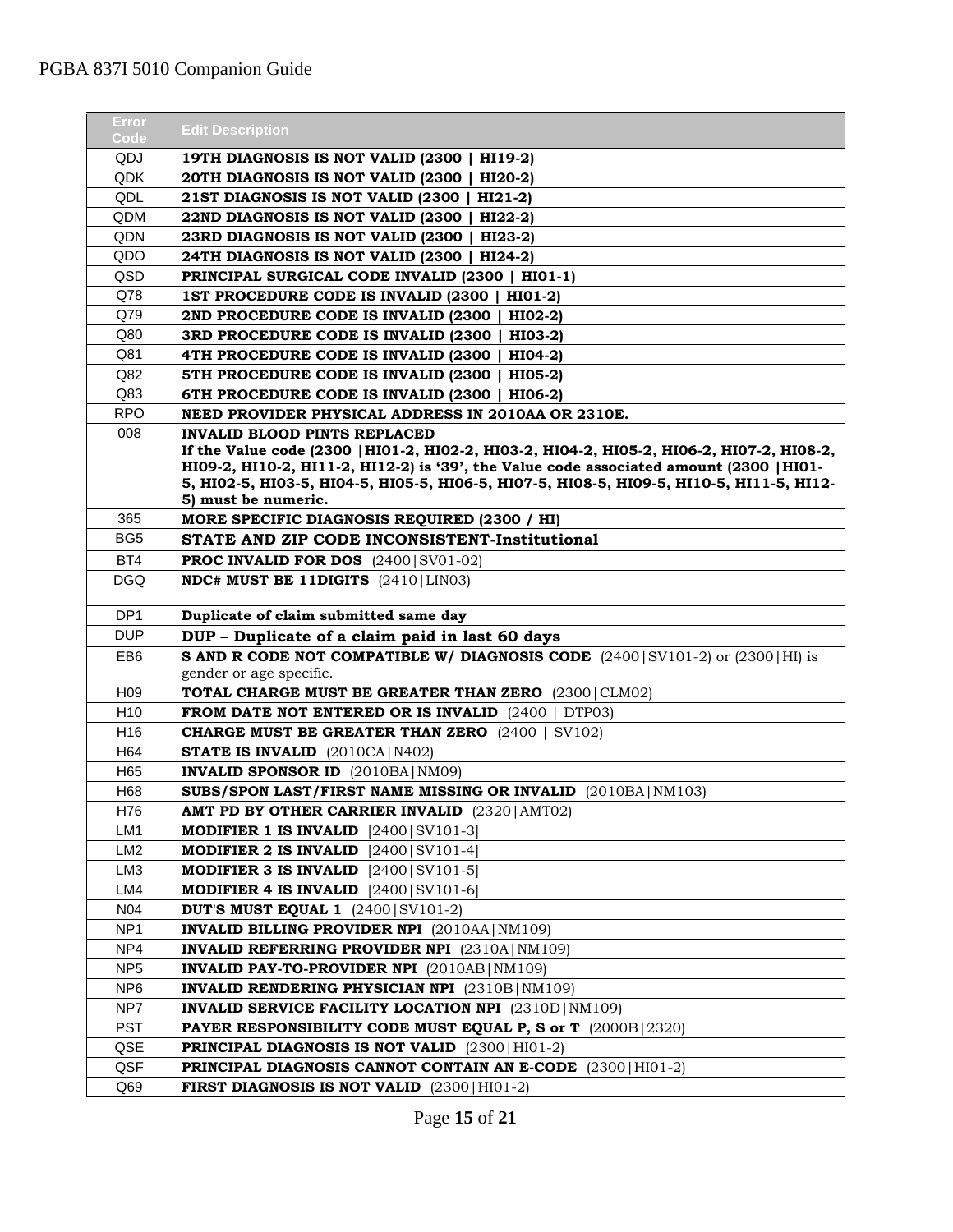#### PGBA 837I 5010 Companion Guide

| Error<br>Code | <b>Edit Description</b>                                          |
|---------------|------------------------------------------------------------------|
| Q70           | <b>SECOND DIAGNOSIS IS NOT VALID</b> (2300   HI02-2)             |
| Q71           | <b>THIRD DIAGNOSIS IS NOT VALID</b> (2300   HI03-2)              |
| Q72           | <b>FOURTH DIAGNOSIS IS NOT VALID</b> (2300   HI04-2)             |
| Q73           | FIFTH DIAGNOSIS IS NOT VALID (2300   HI05-2)                     |
| Q74           | <b>SIXTH DIAGNOSIS IS NOT VALID</b> (2300   HI06-2)              |
| Q75           | <b>SEVENTH DIAGNOSIS IS NOT VALID</b> (2300   HI07-2)            |
| Q76           | <b>EIGHTH DIAGNOSIS IS NOT VALID</b> (2300) HI08-2)              |
| <b>REF</b>    | REFERRING $2310A$ REF01 MUST = G2                                |
| <b>RPO</b>    | <b>NEED PROVIDER PHYSICAL ADDRESS</b> (2010AA OR 2310C)          |
| <b>RXO</b>    | DUPLICATE DIAGNOSIS CODE                                         |
| <b>SLO</b>    | SERVICE $2310C$ REF01 MUST = G2                                  |
| <b>SUP</b>    | SUPERVISING $2310D$ REF01 MUST = G2                              |
| S04           | ORDERING $2420E$ REF01 MUST = G2                                 |
| 365           | <b>MORE SPECIFIC DIAGNOSIS REQUIRED</b> (2300)<br>$HIO1-2, etc.$ |

# <span id="page-15-0"></span>**9. TRADING PARTNER AGREEMENTS**

Trading Partner enrollment is required to submit 837 claims. Refer to the GETTING STARTED section of this Companion Guide under Trading Partner Registration for information regarding enrollment as a Trading Partner.

The trading partner must be set up as a submitter of the transaction on the Trading Partner table for electronic claims.

Trading Partners may not receive transactions to be executed as Usage Indicator (ISA15) = "P" until testing has been accomplished and approval to receive production transactions has been given.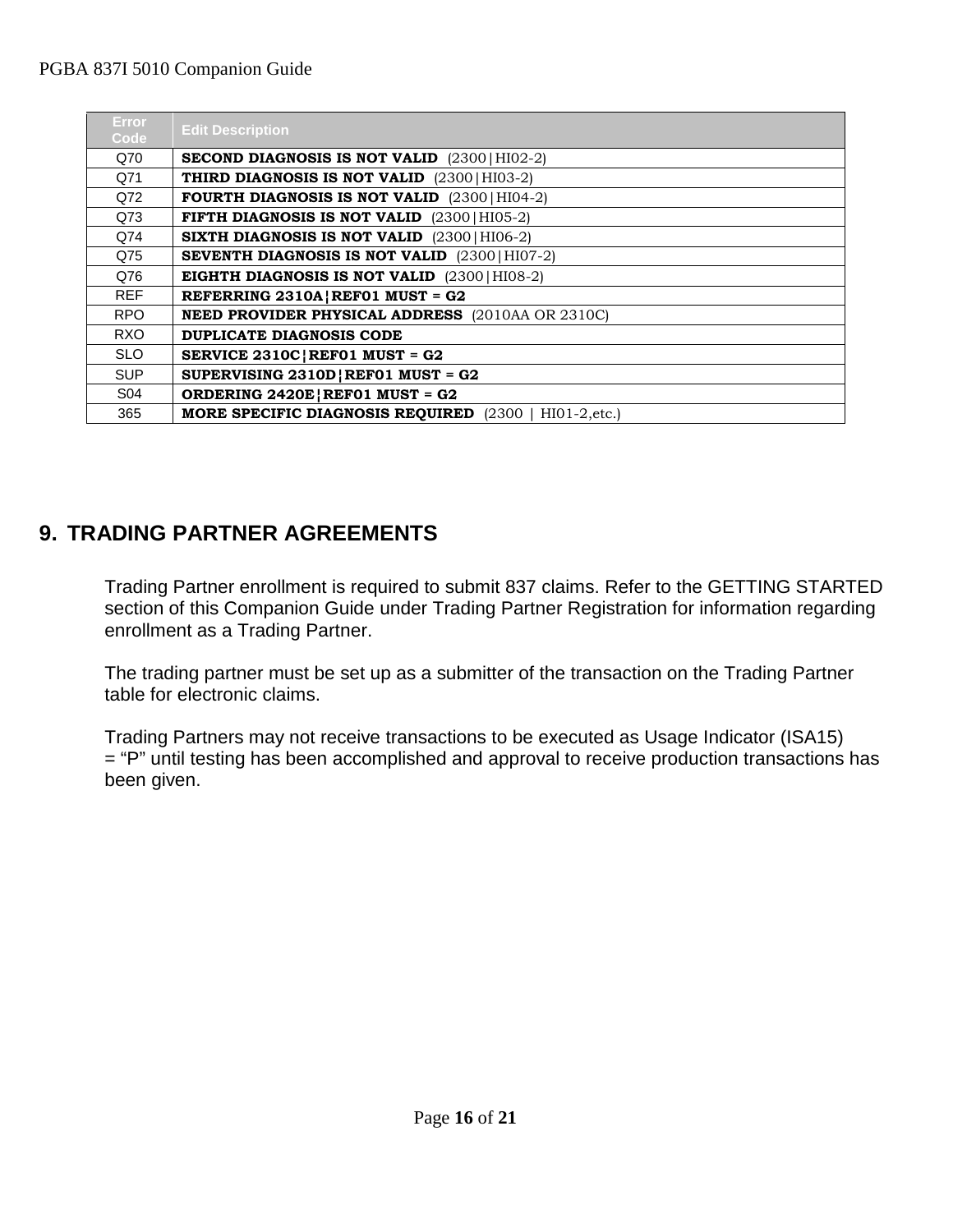## <span id="page-16-0"></span>**10. TRANSACTION SPECIFIC INFORMATION**

All references to TR3 in this section assume the ASC X12 TR3 837 version referenced in section 1 of this Companion Guide.

#### <span id="page-16-1"></span>**837 Health Care Claim Transaction**

This section describes the values required by PGBA in the 837 Health Care Claim transaction.

Any segments or elements not referenced in Table 6 should be sent on the 837 per TR3.

#### <span id="page-16-2"></span>**Information Source Level Structures**

#### **Table 6: Header**

<span id="page-16-3"></span>This section describes how ASC X12N Implementation Guides (IGs) adopted under HIPAA will be detailed with the use of a table. The tables contain a row for each segment that PGBA has something additional, over and above, the information in the IGs. That information can:

- 1. Limit the repeat of loops, or segments
- 2. Limit the length of a simple data element
- 3. Specify a sub-set of the IGs internal code listings
- 4. Clarify the use of loops, segments, composite and simple data elements
- 5. Any other information tied directly to a loop, segment, composite or simple data element pertinent to trading electronically with PGBA and its subsidiaries' health plans.

In addition to the row for each segment, one or more additional rows are used to describe PGBA usage for composite and simple data elements and for any other information.

| Page # | Loop ID | <b>Reference</b> | <b>Name</b>                    | <b>Codes</b> | <b>Notes/Comments</b>  |
|--------|---------|------------------|--------------------------------|--------------|------------------------|
| 71     | N/A     | BHT02            | <b>Transaction Set Purpose</b> | 00           | All claim files must   |
|        |         |                  | Code                           |              | indicate "00" Original |
|        |         |                  |                                |              | transmission           |
| 72     | N/A     | BHT06            | <b>Transaction Type Code</b>   | <b>CH</b>    | All non-subrogation    |
|        |         |                  |                                |              | claims must be "CH"    |
|        |         |                  |                                |              | chargeable             |
| 75     | 1000A   | <b>NM109</b>     | Submitter Identifier           |              | Must be assigned       |
|        |         |                  |                                |              | <b>Trading Partner</b> |
|        |         |                  |                                |              | Submitter ID           |
| 80     | 1000B   | <b>NM103</b>     | Name Last or                   |              | <b>TRICARE</b>         |
|        |         |                  | <b>Organization Name</b>       |              |                        |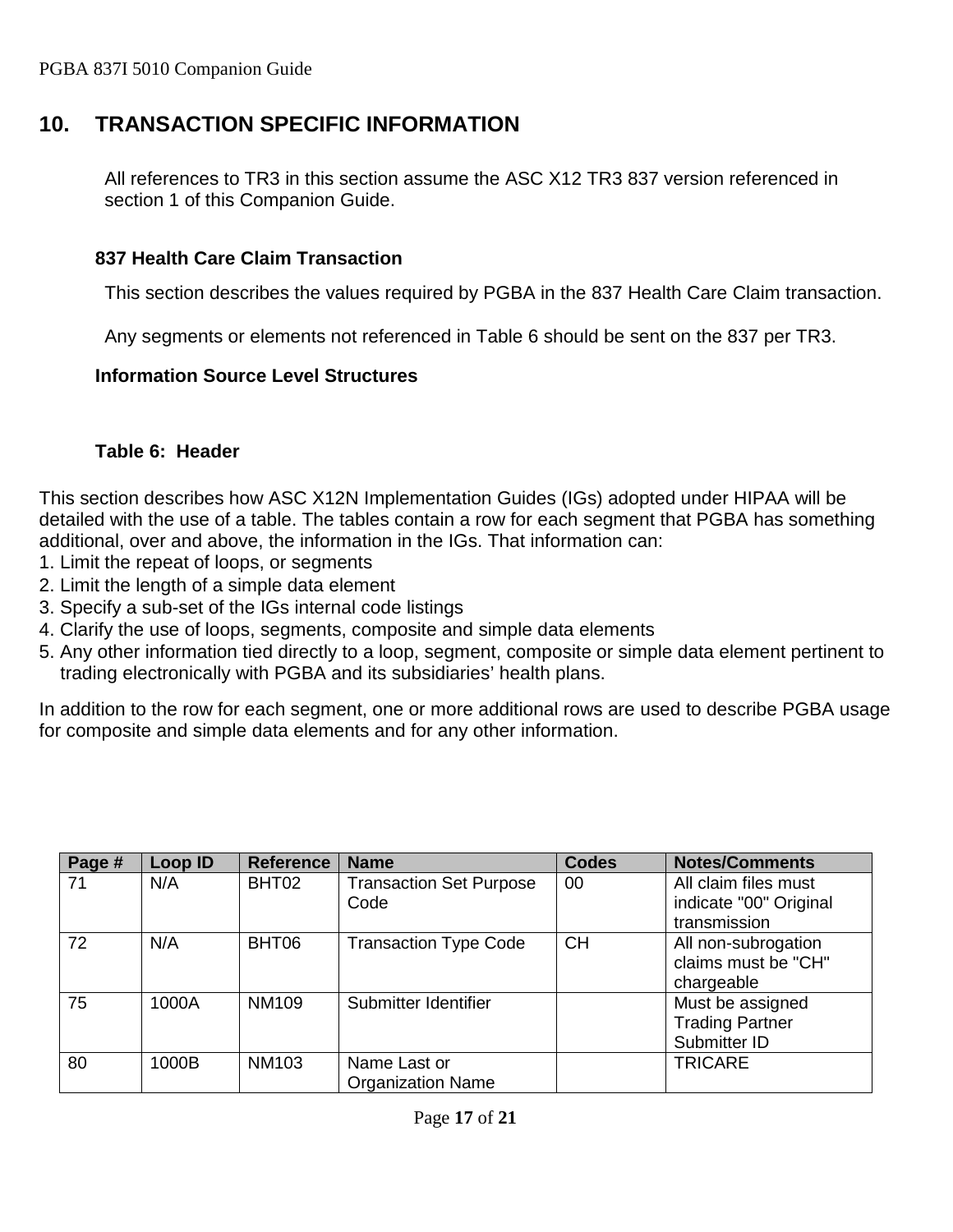## PGBA 837I 5010 Companion Guide

| 80  | 1000B  | <b>NM109</b> | <b>Receiver Primary</b><br><b>Identifier</b> |          | Must be 571132733                                                                                                    |
|-----|--------|--------------|----------------------------------------------|----------|----------------------------------------------------------------------------------------------------------------------|
| 122 | 2010BA | <b>NM102</b> | <b>Entity Type Qualifier</b>                 |          | Entity type qualifier for<br>subscriber name must $=$                                                                |
| 157 | 2300   | <b>CLM</b>   | Claim Information                            |          | Can occur 100 times                                                                                                  |
| 157 | 2300   | CLM08        | <b>Related Causes Code</b>                   |          | 'Y', 'N', 'W'                                                                                                        |
| 242 | 2300   | ΗI           | <b>Condition Information</b>                 |          | $AA'$ , 'AB', 'AD' = 'Y'                                                                                             |
| 295 | 2320   | <b>SBR</b>   | <b>Other Subscriber</b><br>Information       |          | Only 2 repeats of other<br>subscriber allowed                                                                        |
| 350 | 2400   | <b>LX</b>    | <b>Service Line Number</b>                   |          | Can occur 50 times                                                                                                   |
| 354 | 2400   | SV102        | <b>Monetary Amount</b>                       | < 100000 | Total charge at the line<br>must be less than<br>$$100,000$ AND $>0$<br>except revenue codes<br>0180, 0022 and 0023. |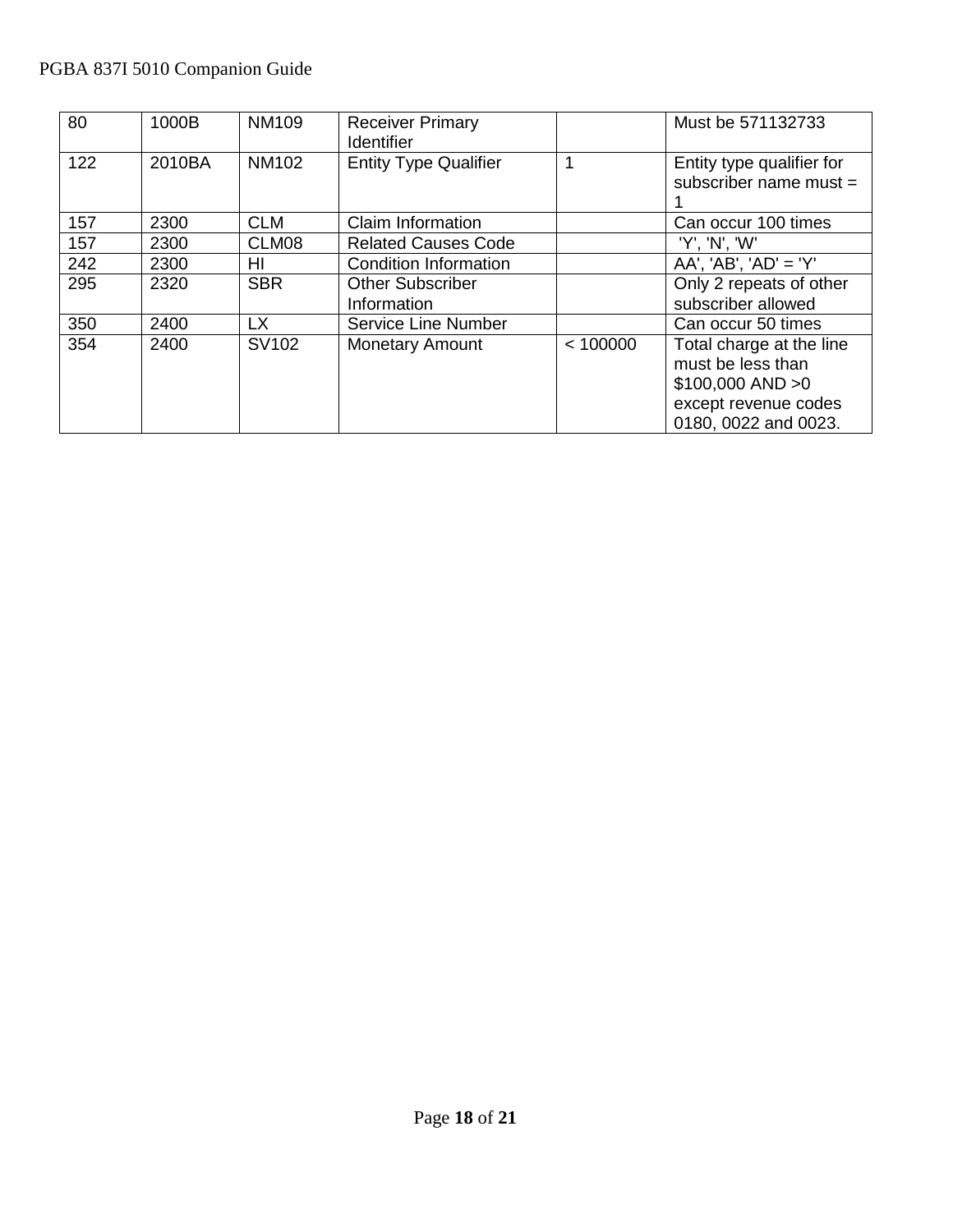# <span id="page-18-0"></span>**APPENDIX A – IMPLEMENTATION CHECKLIST**

PGBA suggests entities use this information as a checklist of steps to become a submitter:

- Read and review the EDI Gateway Technical Communications User's Manual.
- Contact PGBA Technology Support Center at 803-736-5980 or 800-868-2505 with questions.
- Get user ID and password.
- Send at least one test transaction. (These tests must be performed for each different transaction type that a trading partner is approved to submit to EDIG.)
- Get approved to submit transaction in production.

# <span id="page-18-1"></span>**APPENDIX B – SAMPLE 837**

This test example includes the minimum required data elements for a PGBA inbound 837 institutional health care claim.

ISA\*03\*7GWnnnnaan\*00\* \*ZZ\*7GWnnnnaan \*ZZ\*571132733 \*170901\*1059\*^\*00501\*016077440\*1\*P\*:~GS\*HC\*7GWnnnnaan\*571132733\*20170901\*1059\*16077440\*X\*0050 10X223A2~ST\*837\*0001\*005010X223A2~BHT\*0019\*00\*16077440\*20170901\*1059\*CH~NM1\*41\*2\*VENDOR SYSTEMS\*\*\*\*\*46\*7GWnnnnaan~PER\*IC\*VENDOR\*TE\*7065551555\*EM\*TECHNICAL@VENDOR.COM~NM1\*4 0\*2\*TRICARE WEST\*\*\*\*\*46\*99726~HL\*1\*\*20\*1~NM1\*85\*2\*HOSPITAL ENDOSCOPY CENTER OF EL PASO\*\*\*\*\*XX\*1033888888~N3\*1300 MANY DRIVE\*SUITE 180~N4\*EL PASO\*TX\*799024838~REF\*EI\*621777777~NM1\*87\*2~N3\*PO BOX 300000~N4\*NASHVILLE\*TN\*372305250~HL\*2\*1\*22\*0~SBR\*P\*18\*\*\*\*\*\*\*CH~NM1\*IL\*1\*POLKIDOT\*SHE\*SHAN\*\* \*MI\*00777777700~N3\*11637 MUCH DUNE DR~N4\*EL PASO\*TX\*79934~DMG\*D8\*19990206\*F~NM1\*PR\*2\*TRICARE WEST\*\*\*\*\*PI\*99726~N3\*P O BOX 7064~N4\*CAMDEN\*SC\*290217064~CLM\*002800137928\*1265\*\*\*83:A:1\*\*A\*Y\*Y~DTP\*434\*RD8\*20170830- 20170830~CL1\*9\*1\*01~REF\*D9\*ZEPO2252129223X49~REF\*G1\*707285769~REF\*EA\*2BD01BCBCFA54C2DA 8BDDB2537FD5B96~HI\*ABK:K5900~HI\*APR:K5900~NM1\*71\*1\*PHYSICIAN MD\*J ESUS\*A\*\*\*XX\*1568444444~PRV\*AT\*PXC\*261QA1903X~LX\*1~SV2\*0490\*HC:45378\*1265\*UN\*1~DTP\*472\*D8\* 20170830~REF\*6R\*CPSJGTJQO1V7~SE\*37\*0001~GE\*1\*16077440~IEA\*1\*016077440~

# <span id="page-18-2"></span>**APPENDIX C – TRADING PARTNER ENROLLMENT**

Enrollment with the EDI Gateway requires prospective trading partners to complete and submit the PGBA EDIG Trading Partner Enrollment Form and the Trading Partner Agreement. The purpose of the PGBA EDIG Trading Partner Enrollment Form is to enroll providers, software vendors, clearinghouses and billing services as trading partners and recipients of electronic data. It is important you follow these instructions and complete all the required information. We will return incomplete forms to the applicant, which could delay the enrollment process.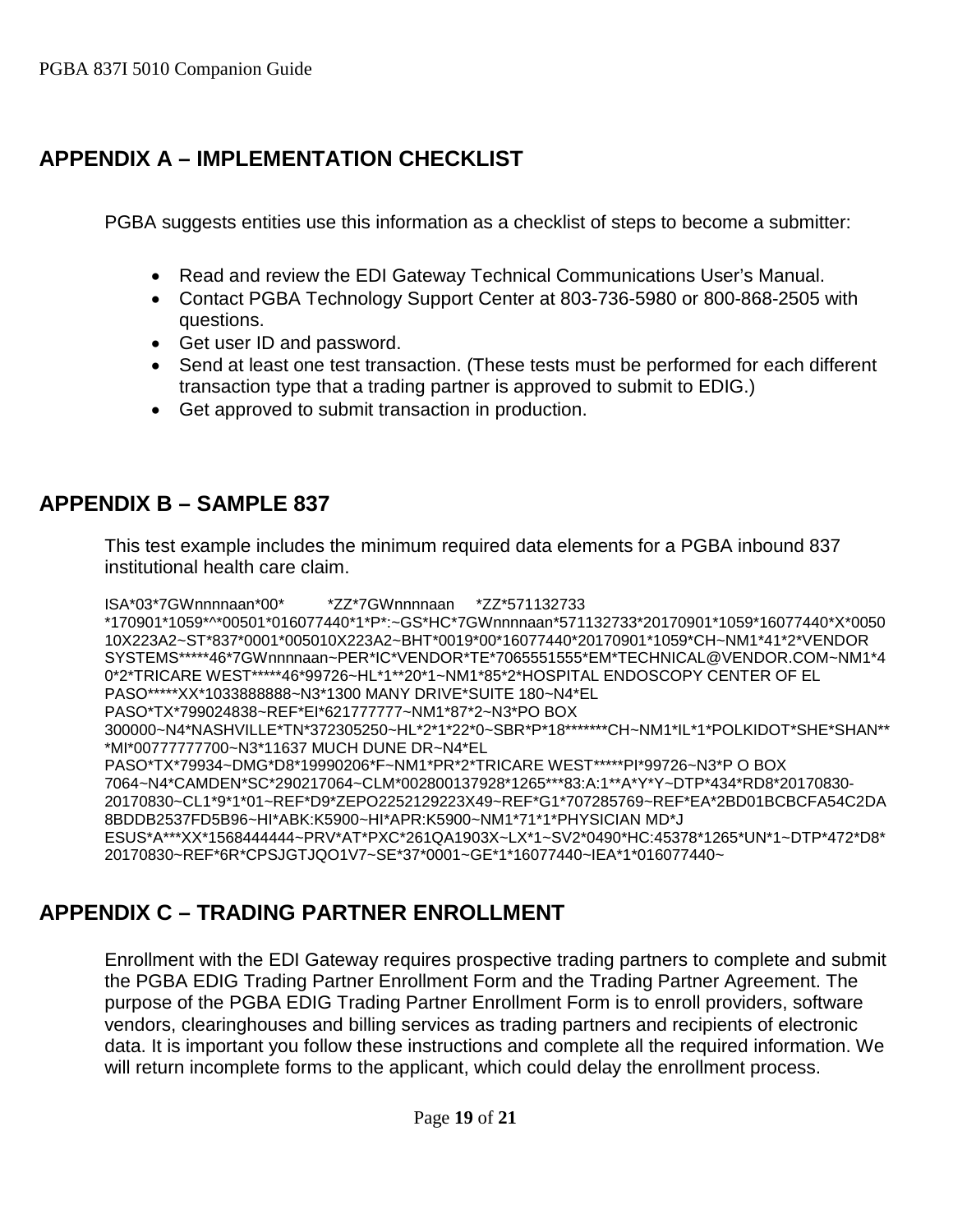The enrollment form is in the Appendix of the EDI Gateway Technical Communications User's Manual and is also available at the [HIPAA Critical Center.](http://www.hipaacriticalcenter.com/) You should complete enrollment forms electronically and email them to [EDIG.OPS@PalmettoGBA.com.](mailto:EDIG.OPS@PalmettoGBA.com.) Use your TAB key to move forward through the form fields or click your cursor in a desired field or box. Be sure to save the file after you have completed the form.

The Trading Partner Agreement is a legal document. All trading partners are required to print, complete and return the originally signed hard copy via mail prior to being moved to production status. The PGBA Trading Partner Agreements can be found at the [HIPAA Critical Center.](http://www.hipaacriticalcenter.com/) The PGBA Trading Partner Agreement can be found on [www.TRICARE-West.com](http://www.mytricare.com/) in the Electronic Claims Filing section.

If you are a prospective PGBA, LLC trading partner, print and mail a hard copy of the completed Trading Partner Agreement to:

**Palmetto GBA Attention: EDIG Operations, AG-280 2300 Springdale Drive, Building One Camden, SC 29020-1728**

# <span id="page-19-0"></span>**APPENDIX D – CLEARINGHOUSE TRADING PARTNER AGREEMENT**

The agreement can be downloaded from [www.TRICARE-West.com](http://www.mytricare.com/) "Electronic Filing" Page.